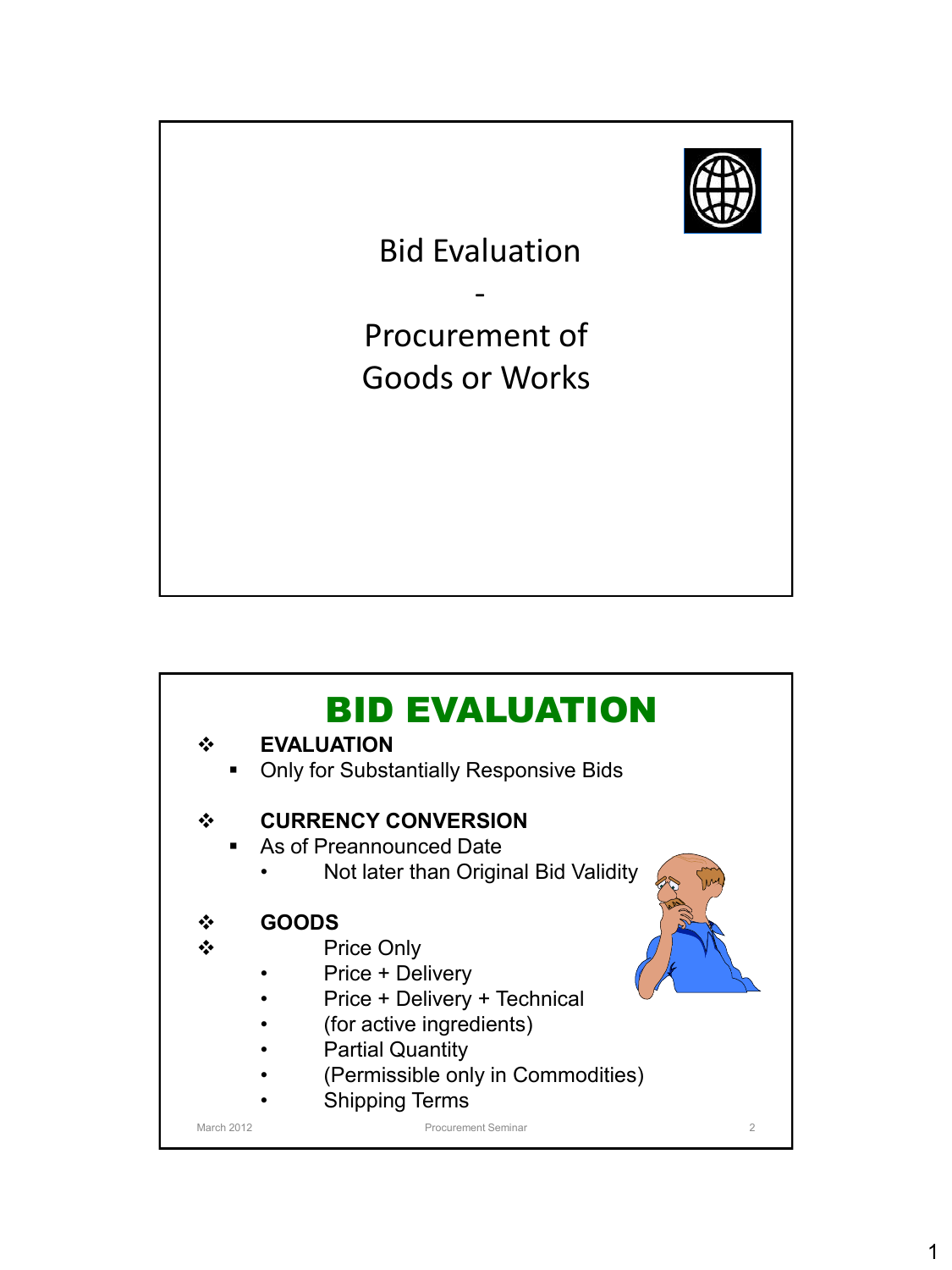

|            |   |                   | <b>BID EVALUATION (Contd)</b> |   |
|------------|---|-------------------|-------------------------------|---|
|            |   |                   | <b>INDUSTRIAL PLANTS</b>      |   |
|            | 0 | Machinery         |                               |   |
|            |   |                   | Price                         |   |
|            |   |                   | <b>Delivery</b>               |   |
|            |   |                   | <b>Payment Terms</b>          |   |
|            |   |                   | <b>Spare Parts</b>            |   |
|            |   |                   | Capacity                      |   |
|            |   |                   | Performance                   |   |
|            |   |                   | Efficiency                    |   |
|            |   |                   | Life Cycle Cost               |   |
|            |   |                   | <b>Total Cost</b>             |   |
|            | O | <b>Deviations</b> |                               |   |
|            |   | (i)               | How much can be "clarified"   |   |
|            |   | (ii)              | How to quantify?              |   |
| March 2012 |   |                   | Procurement Seminar           | 4 |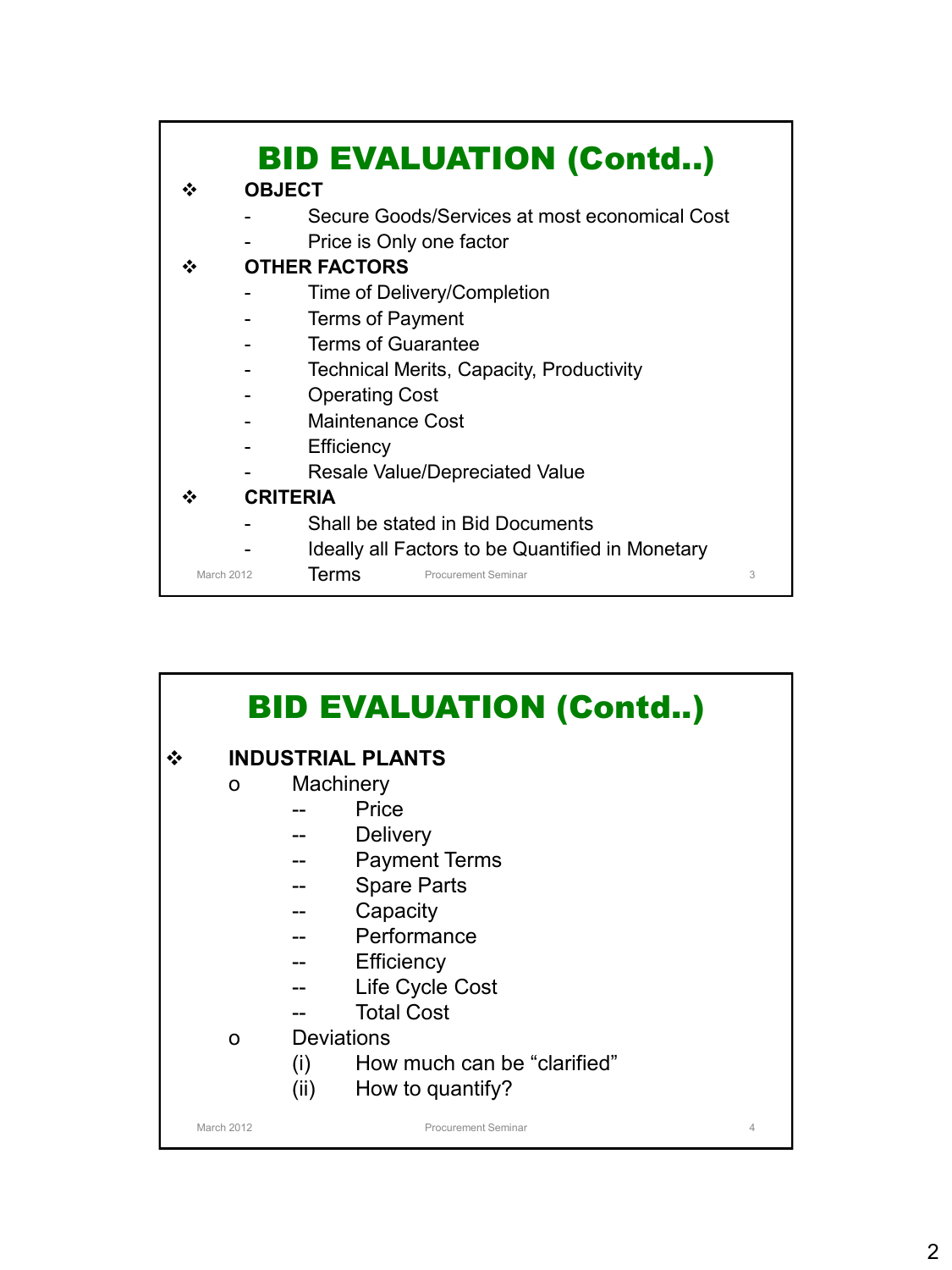|                   | <b>EVALUATION CRITERIA</b><br><b>TECHNICAL FEATURES</b> |
|-------------------|---------------------------------------------------------|
| ❖                 | <b>Operating Cost</b>                                   |
| ❖                 | Fuel                                                    |
| ❖                 | Training                                                |
| ❖                 | <b>Maintenance Cost</b>                                 |
| ❖                 | Standardization                                         |
| ❖                 | <b>Resale Value/depreciated Cost</b>                    |
| ❖                 | Life Cycle Cost                                         |
| ❖                 | <b>Ownership Cost</b>                                   |
| ❖                 | Capacity                                                |
| <b>March 2012</b> | Productivity<br>5<br>Procurement Seminar                |

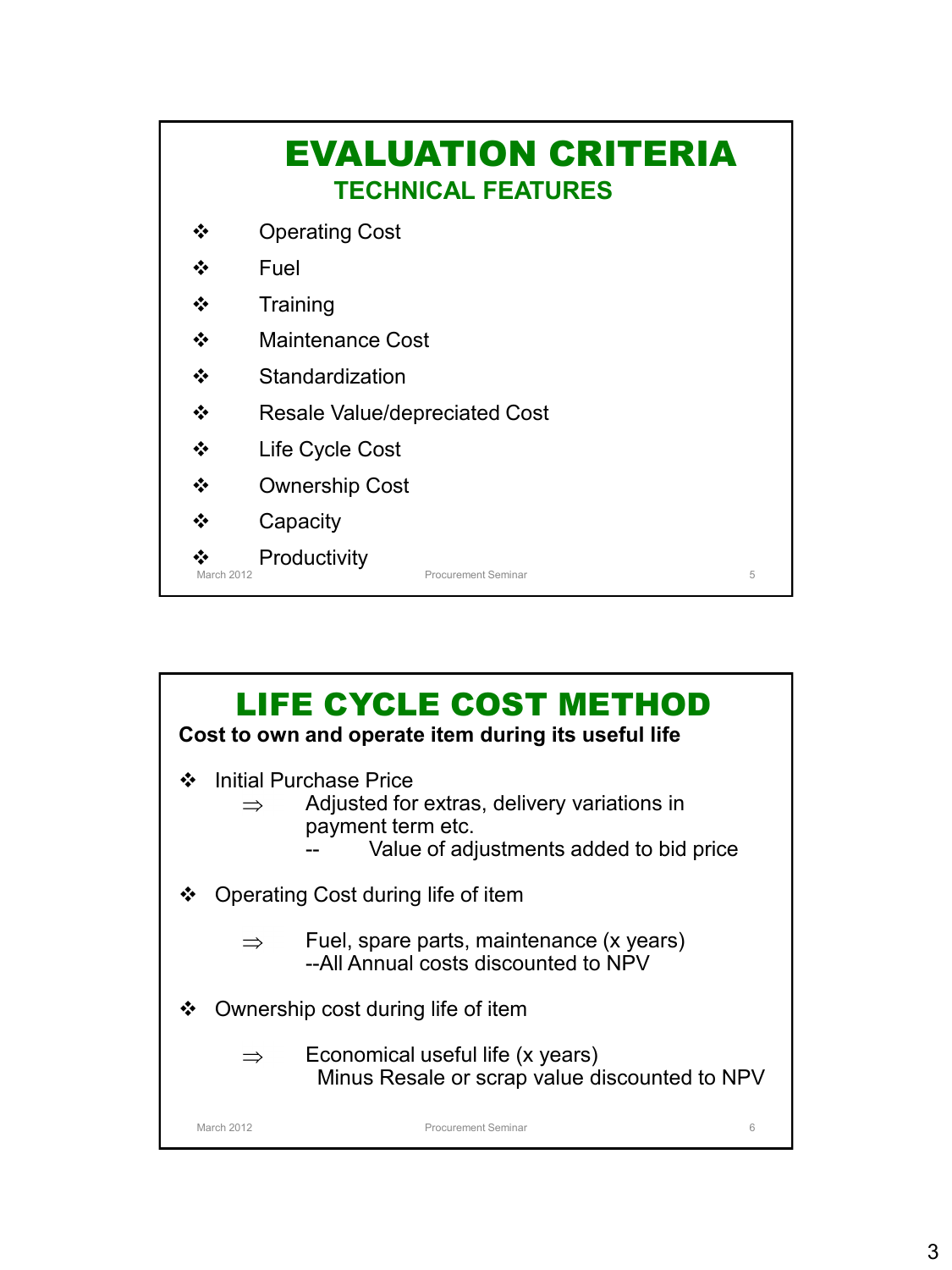

| <b>BID EVALUATION FOR URBAN BUSES</b> |                          |                    |
|---------------------------------------|--------------------------|--------------------|
|                                       | <b>DOMESTIC BID</b>      | <b>FOREIGN BID</b> |
| PRICE EXFACTORY/FOB                   | PES 900,000              | DM 100,000         |
| OCEAN FREIGHT AND                     |                          |                    |
| <b>INSURANCE</b>                      |                          | DM 5,625           |
| PRICE EXFAC./CIF PORT OF              |                          |                    |
| ENTRY                                 | PES 900,000              | DM 105,625         |
| PRICE EXFAC./CIF                      |                          |                    |
| CONVERTED TO COMMON                   |                          |                    |
| CURRENCY (USD)                        | 45,000                   | 42,250             |
| <b>INLAND TRANSPORTATION</b>          | 200                      | 1,500              |
| <b>EVALUATED COST</b>                 |                          |                    |
| DELIVERED AT SITE                     | 45,200                   | 43.750             |
| PENALTY FOR DEVIATION IN              |                          |                    |
| PAYMENT TERMS                         |                          | 50                 |
| DELIVERY/COMPLETION                   |                          |                    |
| <b>EVALUATION</b>                     | 1,200                    |                    |
| WARRANTY                              |                          | 100                |
| TOTAL EVALUATED COST                  | 46,400                   | 44,350             |
| PRICE PREFERENCE                      |                          |                    |
| (15% OF CIF)                          |                          | 6,337              |
| EVALUATED COST WITH                   |                          |                    |
| <b>PREFERENCE</b>                     | 46,400                   | 50,687             |
| <b>RANKING</b>                        | 1<br>Procurement Seminar | 2                  |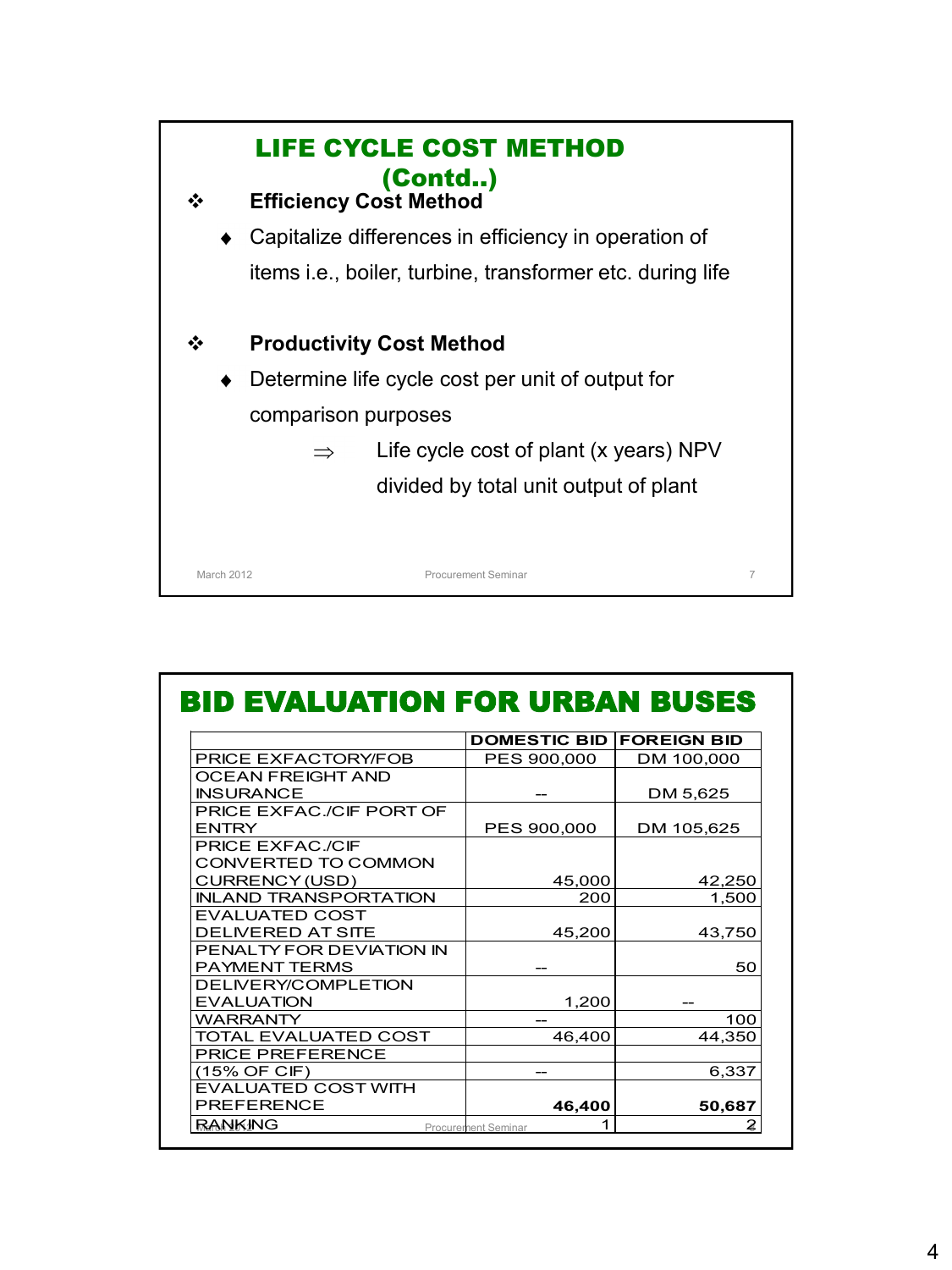| <b>ON "LIFE CYCLE COST" BASIS</b>         |                 |                 |
|-------------------------------------------|-----------------|-----------------|
| Total Evaluated Cost (without preference) | 46,400          | 44,350          |
| Fuel Cost for 8 years                     | 52,000          | 46,000          |
| Maintenance Cost for 8 years              | 34,000          | 28,000          |
|                                           | 132,400         | 118,350         |
| Minus Depreciated Cost/Resale Value       | $-2,000$        | $-5,000$        |
| Life cycle Cost                           |                 | 130,400 113,350 |
| Domestic Preference (15% of CIF)          |                 | 6,337           |
| <b>Evaluated Cost with Preference</b>     | 130,400 119,687 |                 |
| Ranking                                   | 2               |                 |
| March 2012<br><b>Procurement Seminar</b>  |                 | $\Omega$        |

# BID EVALUATION USING LIFE CYCLE COSTING FOR PROCUREMENT OF 100 HIGHWAY TRUCKS

RELEVANT PART OF THE BID EVALUATION CLAUSES IN THE BIDDING DOCUMENTS

The evaluation and comparison of bids shall be based on the life cycle cost for the vehicles during the first 6 years, worked out in the following manner.

### 1. **INITIAL PRICE**:

- CIF/CIP Price quoted for trucks offered from abroad
- ex-factory/ex-showroom price for vehicles offered from within the country

March 2012 **Procurement Seminar** Procurement Seminar 10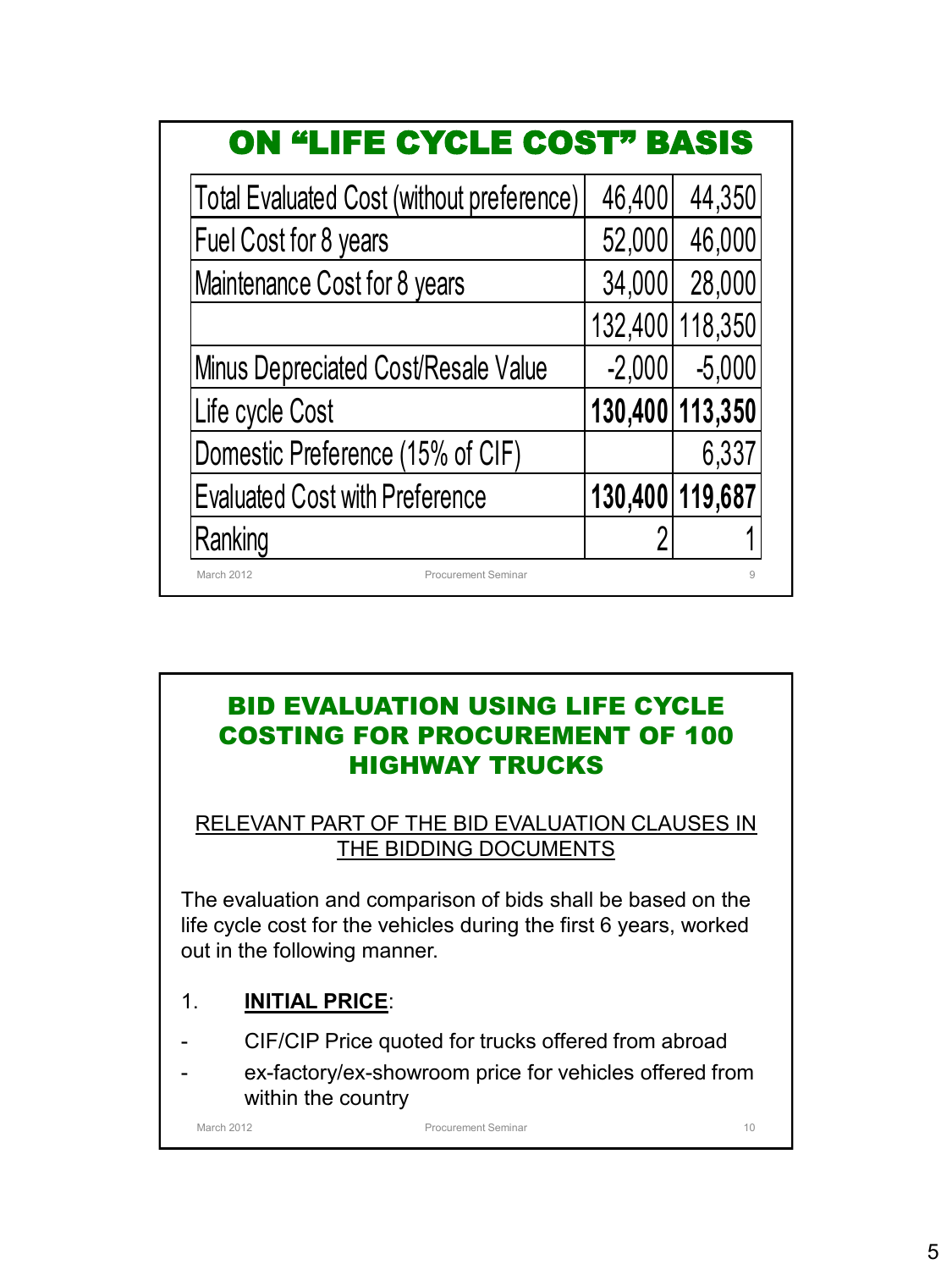**Contd…**

### **2. OPERATING AND MAINTAINENCE COSTS:**

2.1 Fuel costs shall be computed on the basis of 100,000 Km of operation per year at a fuel price of 0.80 USD per liter, discounted to net present value at a discount rate of 10 percent.

2.2 Spare parts cost shall be based on 100,000 Km per year of operation, based on the guaranteed figures provided by the bidder for each year, discounted to net present values at a discount rate of 10 percent.If guaranteed figures are not provided, purchaser may use estimated figures based on past experience if available.

March 2012 Procurement Seminar 11

**(Contd…)**

### 3. **DEPRECIATED COST**:

3.1 Purchaser shall estimate the depreciated cost of the vehicle offered based on the guaranteed life prior to the first major overhaul, or based on past experience, but in no case more than 8 years.

### 4. **BIDDERS SHALL FURNISH ALL THE DATA REQUIRED FOR THE ABOVE COMPUTATIONS, AS FURTHER OUTLINED UNDER CLAUSE OF THE TECHNICAL SPECIFICATIONS.**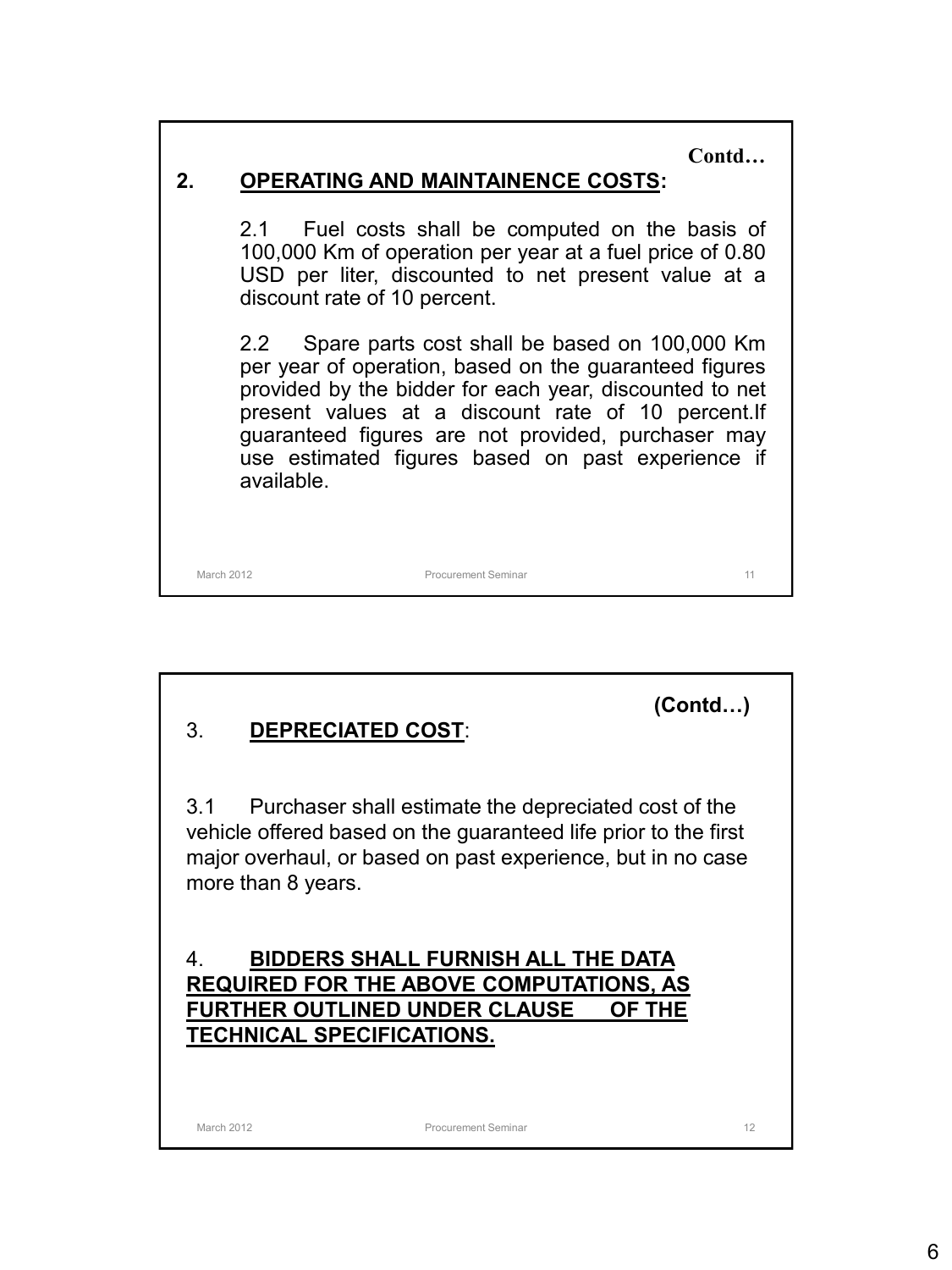|              | <b>BID EVALUATION USING LIFE CYCLE COST 100</b><br><b>HIGHWAY TRUCKS</b> |                         |                    |
|--------------|--------------------------------------------------------------------------|-------------------------|--------------------|
|              |                                                                          | All Figures in USD<br>А | с                  |
| $\mathbf{1}$ | <b>INITIAL COSTS</b><br>Bid Price Ex-factory/CIF                         | 65,000                  | 70,000             |
|              | Evaluation Adjustment for Delivery<br>Schedule                           | 6.000                   |                    |
|              | Evaluation Adjustment for variation<br>in payment terms                  |                         | 1,000              |
|              | TOTAL                                                                    | 71,000                  | 71,000             |
| $\mathbf{2}$ | OPERATING AND<br><b>MAINTENANCE COSTS</b>                                |                         |                    |
| Func1        | Guaranteed cost for each year                                            | (8,000)                 | (6,000)            |
|              | NPV for 6 years                                                          | 34,840                  | 26,130             |
| Spares       | Guaranteed cost (Average) for                                            |                         |                    |
|              | each year<br>NPV for 6 years                                             | (5,000)<br>21.775       | (4,000)<br>17,420  |
|              | <b>TOTAL</b>                                                             | 56,615                  | 43,550             |
| 3.           | DEPRECITED VALUE (DEDUCT)                                                |                         |                    |
| Life         | Depreciated Value                                                        | $(6 \text{Yrs.})$<br>Ω  | (8 Yrs.)<br>12,500 |
| 4            | TOTAL LIFE CYCLE COST                                                    | 127,615                 | 102,050            |
|              | <b>RANKING</b>                                                           | 2                       | ı                  |
| March 2012   | Procurement Seminar                                                      |                         | 13                 |

### BID EVALUATION USING LIFE CYCLE COSTING FOR THE PROCUREMENT OF A 500 MW COAL-FIRED POWER STATION BOILER COMPLEX

RELEVANT PART OF THE BID EVALUATION CLAUSES IN THE BIDDING DOCUMENTS

Bids will be evaluated on life cycle principles by evaluating the initial cost and the cost of operation of the plant over a period of 20 years. The evaluation of the operating costs will be based on the capitalized cost for each percent of boiler efficiency above the minimum acceptable, as specified in the technical specification, discounted to present value at a discount rate of 10 percent. The evaluation will be on the following norms:

- 1. Bid Price for the boiler and mandatory spares.
- 2. Price for spares required for the first five years of operations, capitalized to present value at 10 percent.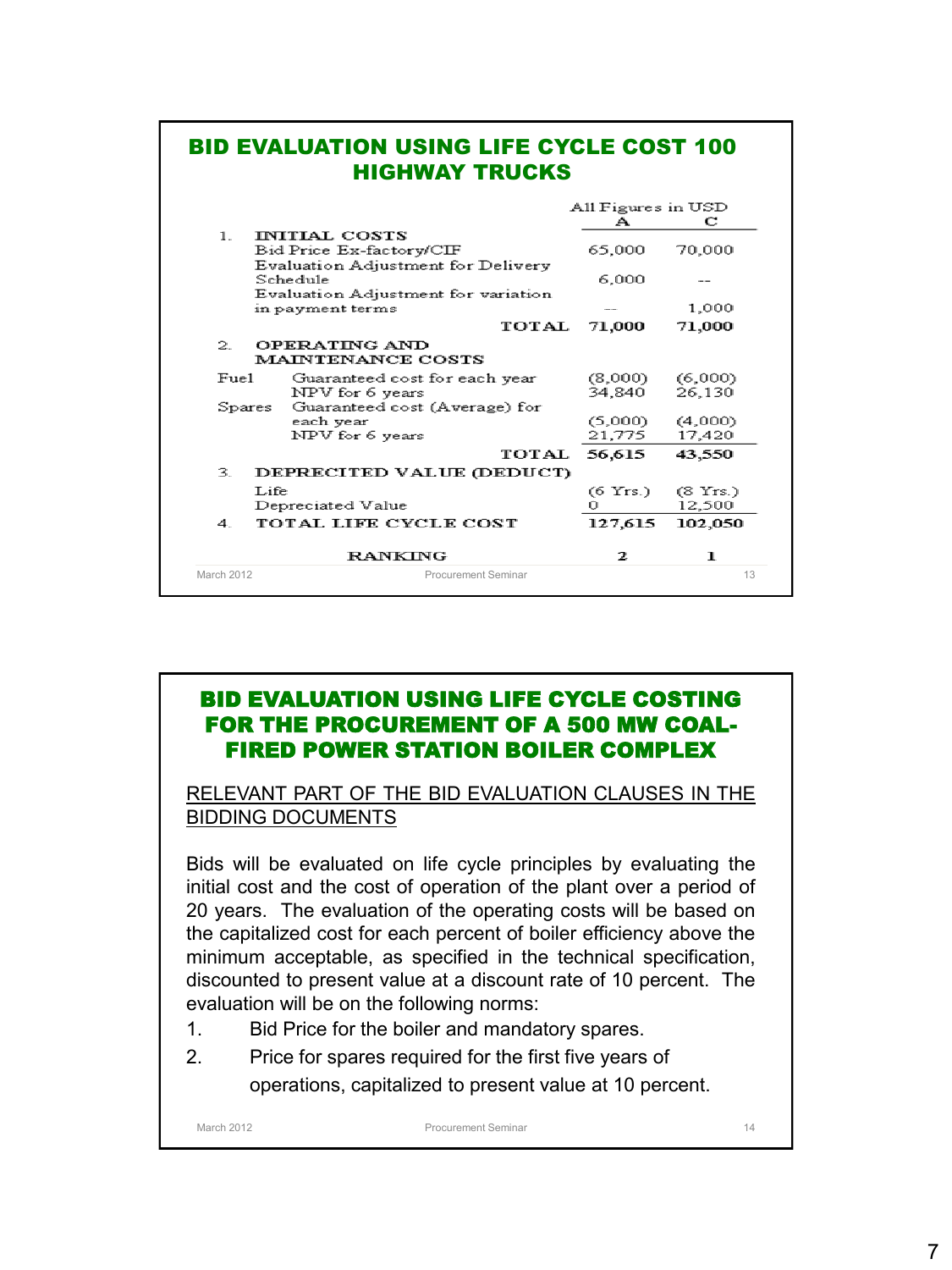### BID EVALUATION USING LIFE CYCLE COSTING *(Contd. ……)*

3. Adjustments to bid price for omissions, deviations and exceptions to technical and commercial conditions in the bidding documents.

4. Capitalized cost savings for boiler efficiency at the rate of US\$ 500,000 per each 0.1 percent above 80 percent.

5. Capitalized cost for the auxiliary power consumption at US \$ 2,000 per KW.

March 2012 **Procurement Seminar 15** 

#### BID EVLAUATION USING LIFE CYCLE COSTING 500 MW COAL-FIRED POWER **STATION** All figures in USD (In Thousands)  $1<sup>1</sup>$ **INITIAL COSTS**  $A \n C$ <br>185,000 200,000 TOTAL QUOTED PRICE,<br>INCLUDING MANDATORY

|                                    | INCLUDING MANDATORY              |           |           |
|------------------------------------|----------------------------------|-----------|-----------|
|                                    | SPARES                           |           |           |
| 2.                                 | <b>ADJUSTMENTS</b>               |           |           |
| (A)                                | FOR OMISSIONS IN                 | 3,000     |           |
|                                    | MANDATORY SPARES                 |           |           |
| (B)                                | COMMERCIAL EXCEPTIONS            | 15,500    | 12,000    |
|                                    | (delivery, payment terms)        |           |           |
| $\left( \mathbb{C}\right)$         | TECHNICAL EXCEPTIONS             | 28,000    | 24,000    |
|                                    | (omission of equipment, capacity |           |           |
|                                    | shortage, etc.)                  |           |           |
|                                    | INITIAL COST                     | 231,500   | 236,000   |
| 3.,                                | ADJUSTMENTS FOR FOLLOW-          |           |           |
|                                    | ON COSTS                         |           |           |
| (A)                                | NPV OF SPARES FOR FIVE           | 40,000    | 28,000    |
|                                    | YEARS                            |           |           |
| (B)                                | NPV OF SAVING FOR HIGHER         | $-12,000$ | $-18,000$ |
|                                    | EFFICIENCY                       |           |           |
| $\left( \circlearrowright \right)$ | NPV OF AUXILIARY POWER           | 5.000     | 7.000     |
|                                    | CONSUMPTION                      |           |           |
|                                    | TOTAL ADJUSTMENT FOR             | 33,000    | 17,000    |
|                                    | FOLLOW-ON COST                   |           |           |
| З.                                 | TOTAL EVALUATED COST ON          | 264,500   | 253,000   |
|                                    | LCC PRINCIPLES                   |           |           |
|                                    | RANKING                          | 2         | 1         |
|                                    |                                  |           |           |
| $IVICI1$ $V11$ $L$ $V1$ $L$        |                                  |           | 1.3.4     |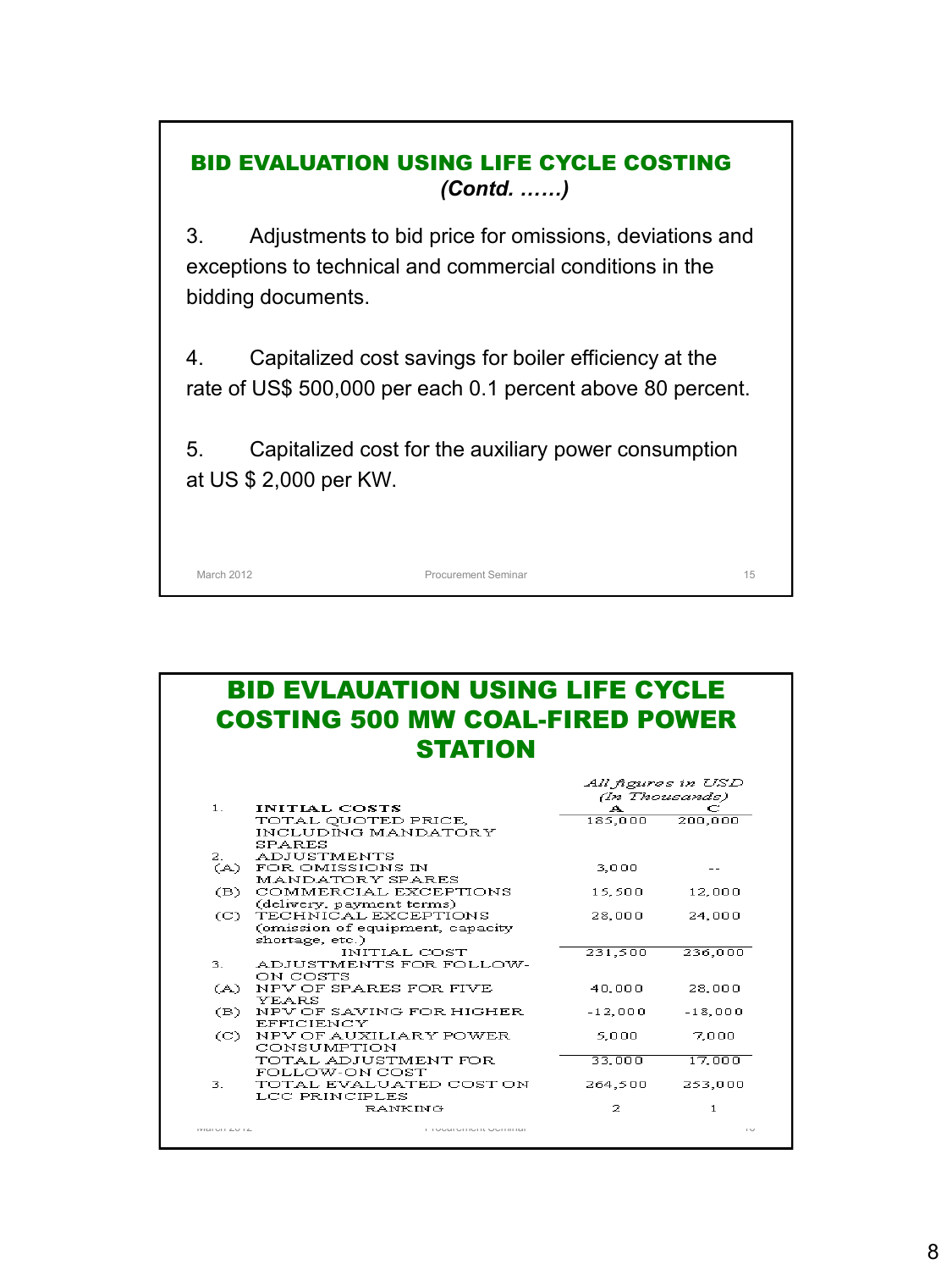# BID EVALUATION USING LIFE CYCLE COSTING OIL PALM PLANT

### **RELEVANT PART OF THE BID EVALUATION CLAUSES IN THE BIDDING DOCUMENTS:**

The evaluation and comparison of responsive bids shall be based on the total life cycle cost for six years, per unit of output. The life cycle cost shall be the sum of the initial purchase price of the plant and the cost of operation in electric energy for six years of operation at a unit cost of US \$ 0.10 Per KWH, discounted to present value at 12 percent.

March 2012 **Procurement Seminar 17 Procurement Seminar 17** 

| <b>BID EVLAUATION USING LIFE CYCLE COSTING</b>                                    |                                     |          |                                     |  |  |  |
|-----------------------------------------------------------------------------------|-------------------------------------|----------|-------------------------------------|--|--|--|
|                                                                                   | <b>BID EVLAUTION AND COMPARISON</b> |          | All Figures in<br>USD(in Thousands) |  |  |  |
|                                                                                   |                                     |          | В                                   |  |  |  |
|                                                                                   | <b>INITIAL COSTS</b>                |          |                                     |  |  |  |
| 1                                                                                 | <b>Initial Cost</b>                 | 9,500    | 10,300                              |  |  |  |
|                                                                                   | 2 Operating Cost per Year           | $-1,200$ | $-1,000$                            |  |  |  |
|                                                                                   | Operating Cost for 6 years          |          |                                     |  |  |  |
|                                                                                   | NPV at 12 percent                   | 4,933    | 4,111                               |  |  |  |
|                                                                                   | 3 Total Life Cycle Cost             | 14,433   | 14,411                              |  |  |  |
|                                                                                   | 4 Output per year (Tons)            | 3,600    | 4,000                               |  |  |  |
|                                                                                   | 5 Evaluated Cost Per Ton of Output  | 4.01     | 3.6                                 |  |  |  |
|                                                                                   | <b>RANKING</b>                      | 2        |                                     |  |  |  |
| A - 12 Million KWH @.10 Per KWH<br>March 2018 - 10 Million KWH @ 10 Per KWH<br>18 |                                     |          |                                     |  |  |  |

9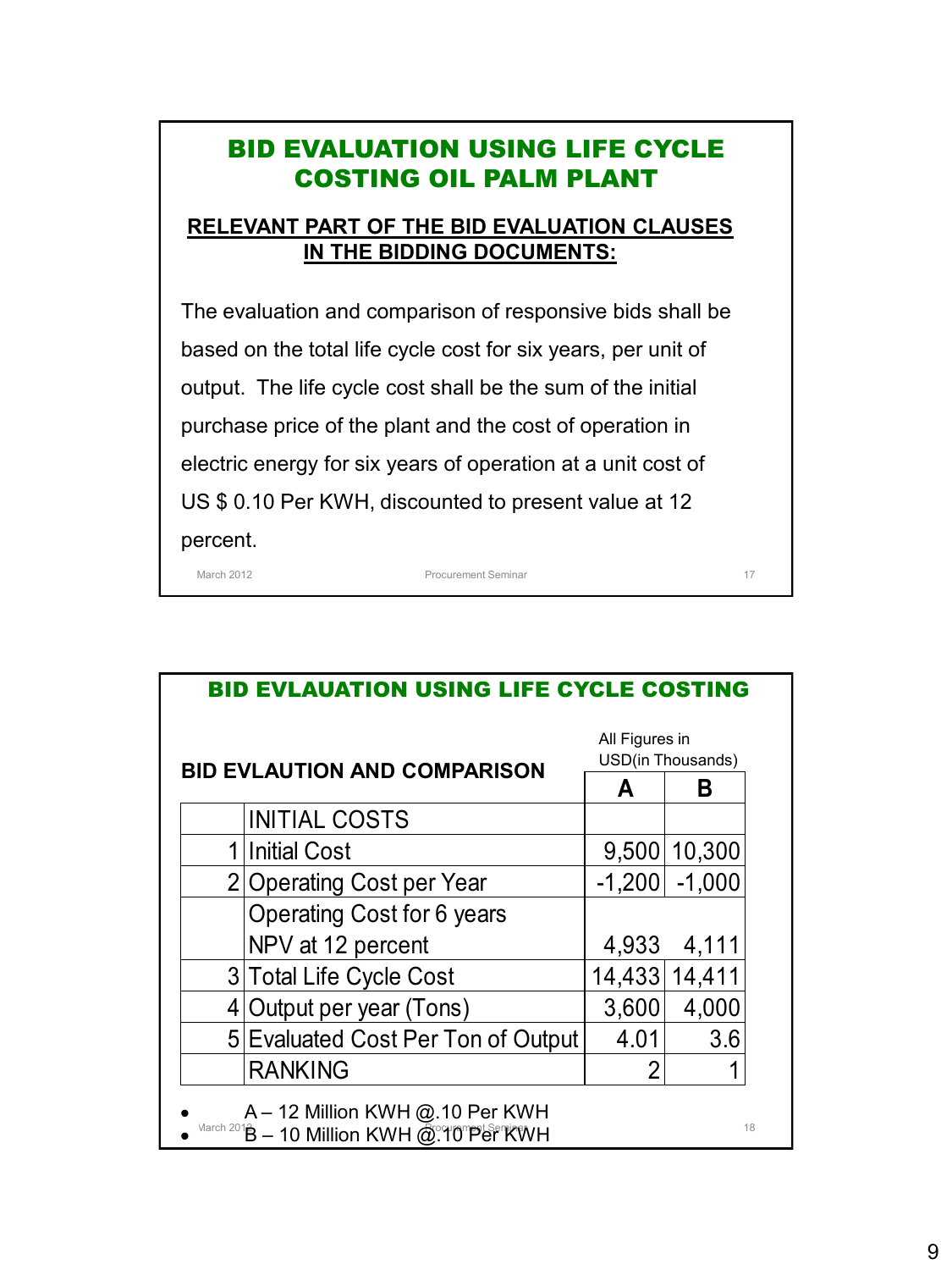

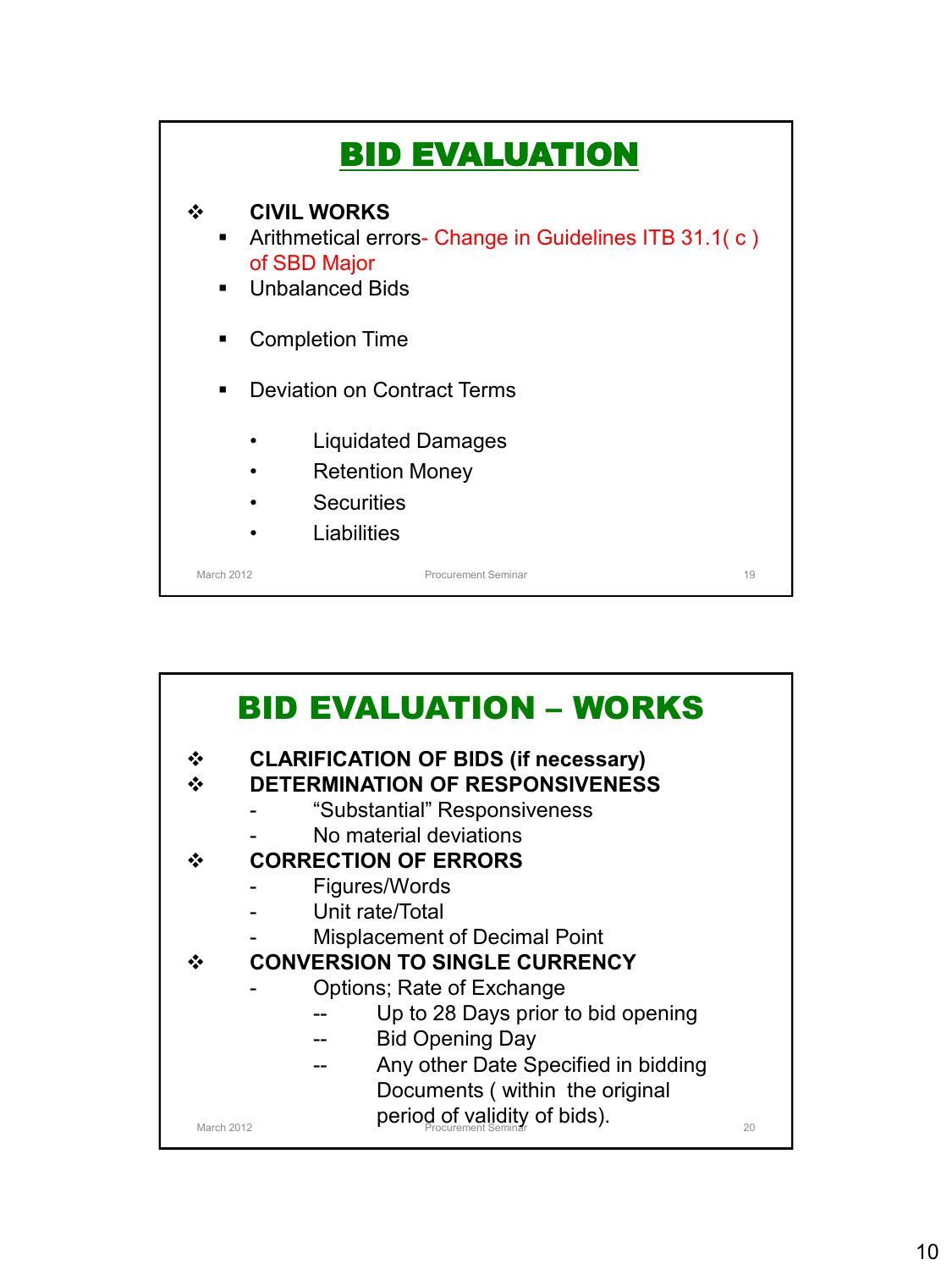|            | <b>BID EVLAUATION – WORKS</b><br>(CONTD.)                                         |
|------------|-----------------------------------------------------------------------------------|
|            | <b>EVALUATION AND COMPARISON OF BIDS</b>                                          |
|            | Compare bids in single currency, after excluding<br>provisional sums, contingency |
|            | Add monetary cost of quantifiable variations with<br>timing implications          |
|            | Add value of benefits forgone for longer times of<br>completion                   |
|            | Adjust for "acceptable" quantifiable variations                                   |
|            | Preference for domestic bidders IDA only                                          |
|            | 7-1/2% on the evaluated Bid Price                                                 |
|            | [GNP per capita below US\$ 935 only in 2007-this                                  |
| March 2012 | is revised every year-Applicability will be stated in<br>legal agreementi         |

| <b>EXAMPLE: CURRENCY CONVERSION</b> |                                             |               |              |  |  |  |  |
|-------------------------------------|---------------------------------------------|---------------|--------------|--|--|--|--|
|                                     | (Civil Works)                               | <b>BIDA</b>   | <b>BID B</b> |  |  |  |  |
|                                     | 1 Bid as submitted in local currency, Pesos | P9,000,000    | P10,000,000  |  |  |  |  |
|                                     | <b>Foreign Currency Component</b>           | 33.3% in US\$ | 40% in DM    |  |  |  |  |
|                                     | At exchange rate 28 days prior to closing   |               |              |  |  |  |  |
|                                     | 2 Exchange Rates                            |               |              |  |  |  |  |
|                                     | A As of 28 days prior to bid opening        | $US$1 = P100$ | $DM = P50$   |  |  |  |  |
|                                     | B. On date of bid opening                   | $US$1 = P120$ | $DM = P55$   |  |  |  |  |
|                                     | C. On date specified in Bid Documents       | $US$1 = P150$ | $DM = P55$   |  |  |  |  |
|                                     | 3 Local Currency Component                  | P6,000,000    | P6,000,000   |  |  |  |  |
|                                     | 4 Foreign Currency Component                | US\$30,000    | DM80,000     |  |  |  |  |
|                                     | Foreign Currency Component converted to     |               |              |  |  |  |  |
|                                     | local currency equivalent                   |               |              |  |  |  |  |
|                                     | A 28 days prior to bid opening              | P3,000,000    | P4,000,000   |  |  |  |  |
|                                     | B. On date of Bid Opening                   | P3,600,000    | P4.400.000   |  |  |  |  |
|                                     | C. On date specified in Bid Documents       | P4,500,000    | P4,400,000   |  |  |  |  |
|                                     | 5 Total Bid Price                           |               |              |  |  |  |  |
|                                     | A 28 days prior to bid closing              | P9,000,000    | P10,000,000  |  |  |  |  |
|                                     | B. On date of Bid Opening                   | P9,600,000    | P10,400,000  |  |  |  |  |
|                                     | C. On date specified in Bid Documents       | P10,500,000   | P10,400,000  |  |  |  |  |
| March 2012                          | <b>Procurement Seminar</b>                  |               | 22           |  |  |  |  |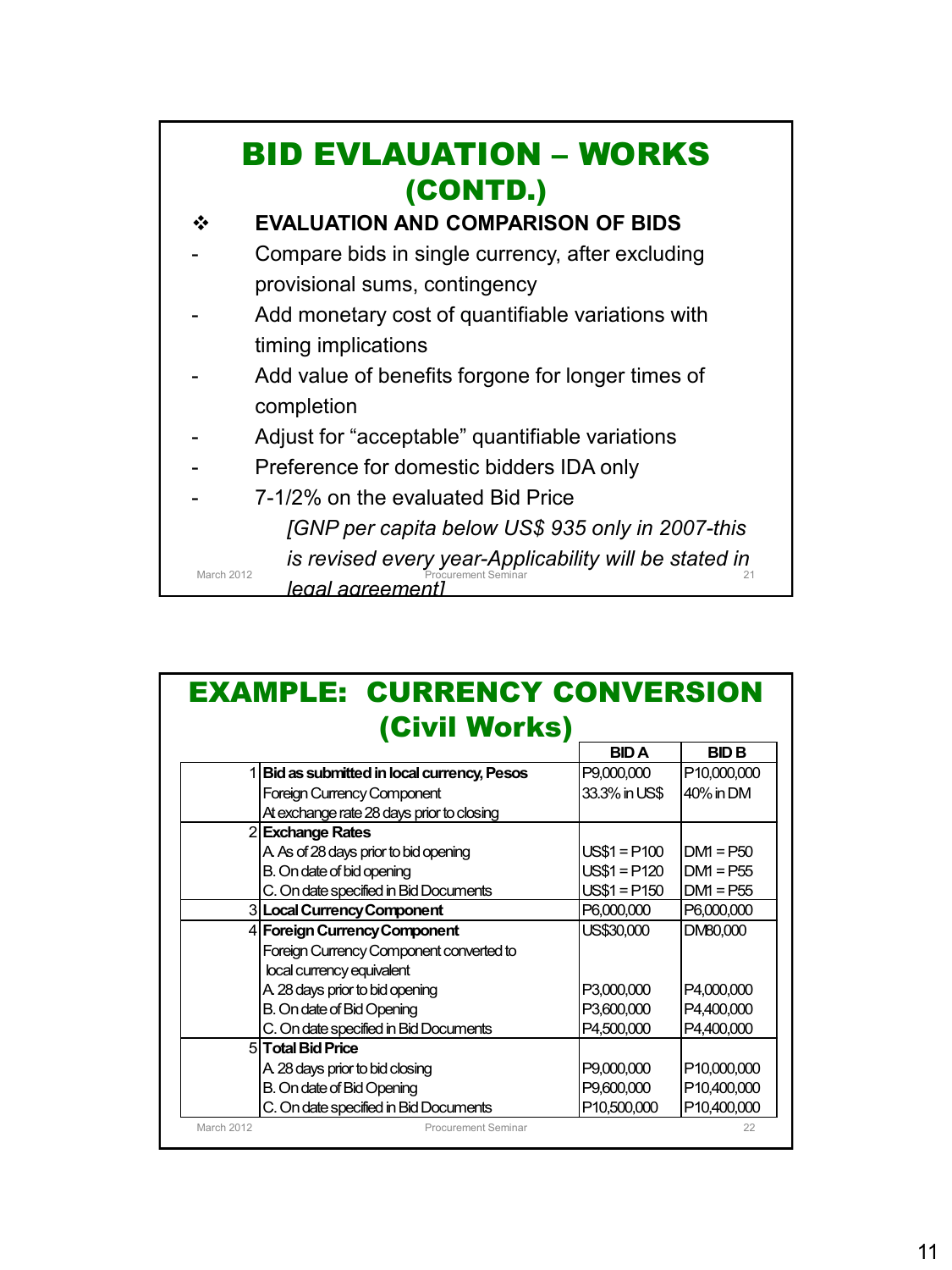| S.No           | <b>Item</b>                                                                                       | A         | B              |
|----------------|---------------------------------------------------------------------------------------------------|-----------|----------------|
|                | <b>Price (in local currency</b><br><b>Equivalent)</b>                                             | 5,000,000 | 5,650,000      |
| $\overline{2}$ | <b>Adjustment for completion time</b><br>(at 20% annual rate of return)                           |           | 565,000        |
| 3              | <b>Adjustment for 5% ceiling for</b><br>liquidated damages as against<br>10%in bidding document   | 250,000   |                |
| 4              | <b>Adjustment for Parking lot</b><br>omitted (from original estimate)                             | 250,000   |                |
| 5              | <b>Adjustment for 20% of</b><br>mobilization advance instead of<br>10% stipulated at 12% interest | 202,464   |                |
|                | <b>Total</b>                                                                                      | 5,702,464 | 6,215,000      |
|                | <b>Rank</b>                                                                                       | 1         | $\overline{2}$ |

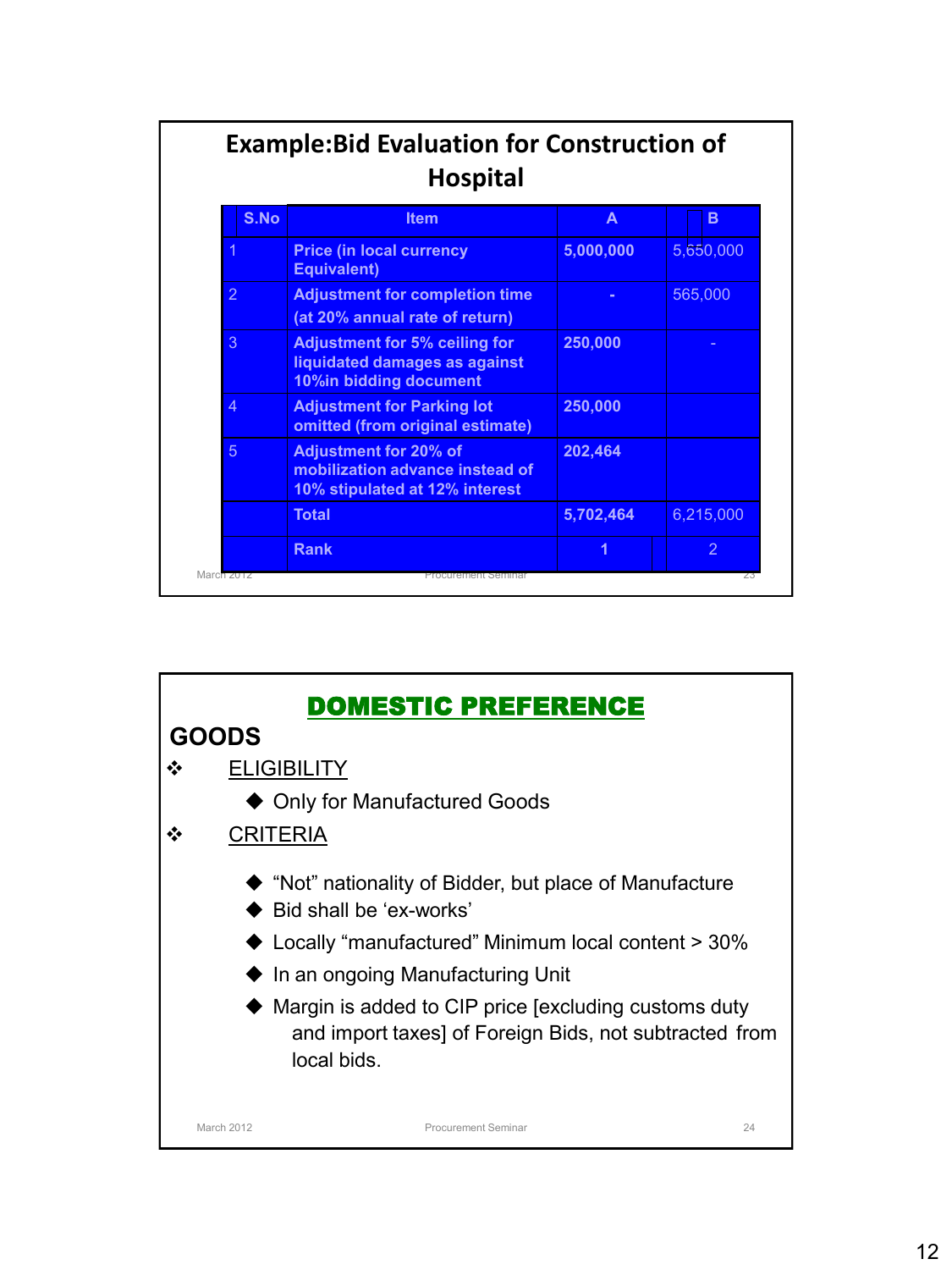# CLASSIFICATION

### **Group A:**

Bids offering goods manufactured in the Purchaser's country, for which (i) labour, raw materials, and components from within the Purchaser's country account for more than thirty (30) percent of the EXW price; and (ii) the production facility in which they will be manufactured or assembled has been engaged in manufacturing or assembling such goods at least since the date of bid submission.

### **Group B:**

All other bids offering goods from within the country of the Purchaser

### **Group C:**

including those already imported.  $\frac{1}{25}$ Bids offering goods of foreign origin to be imported by the Purchaser directly or through the Supplier's local agent

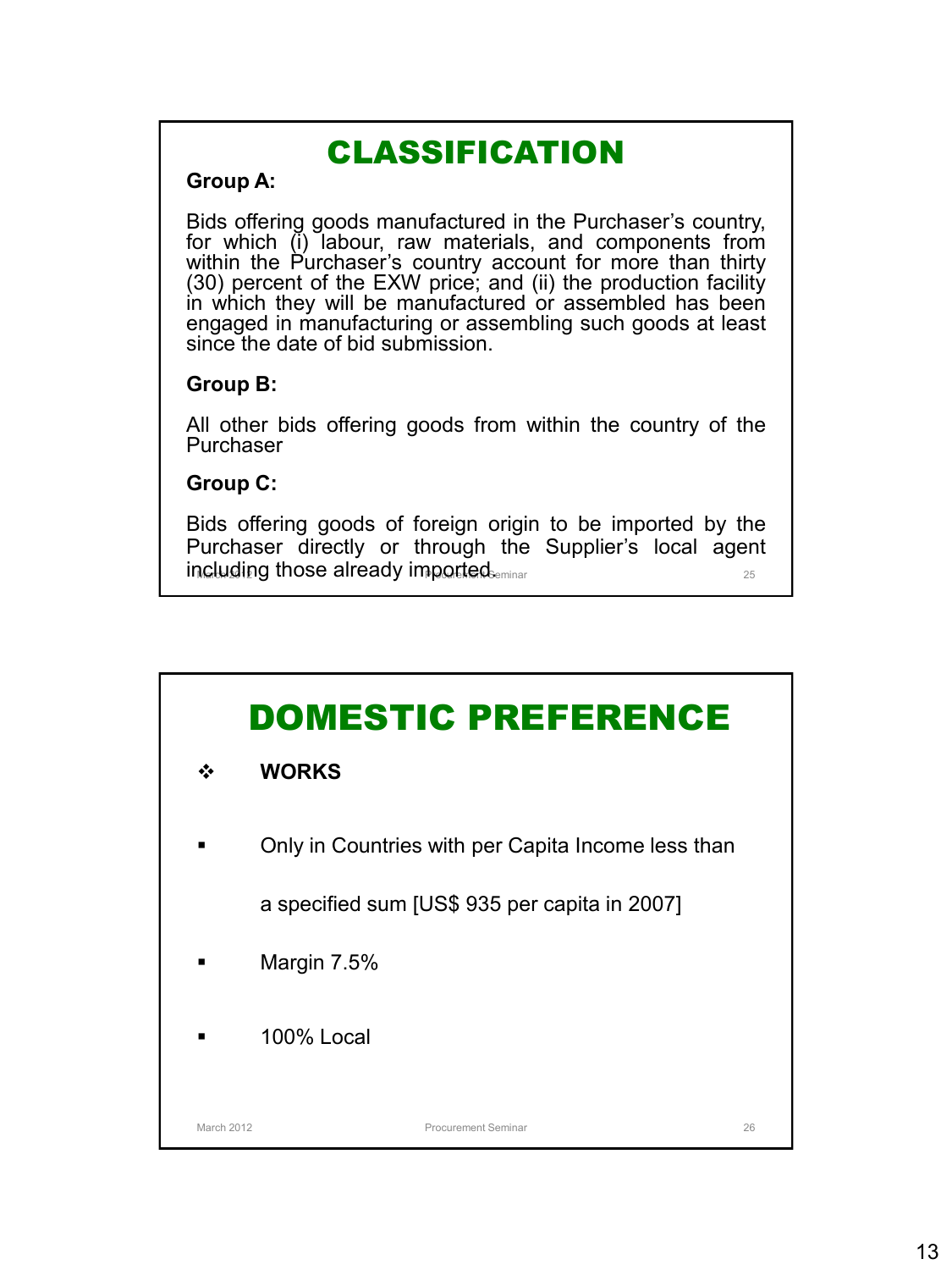# NEW POLICY FROM JULY 1999 FOR WORKS

**Application of the 7 ½ preference for joint ventures would be limited only to joint ventures of domestic bidders, as defined below:**

**A "domestic bidder" is one who meets the following criteria:**

- **(a) for an individual firm:**
	- **(i) is registered in the country of the borrower;**
	- **(ii) has more than 50% ownership by nationals of the country of the Borrower;**
	- **(iii) does not subcontract more than 10% of the contract price, excluding provisional sums, to foreign contractors.**
- **(b) for a joint venture (JV) of domestic firms:**
	- **(i) individual member firms shall satisfy (a)(i) and (a)(ii) above;**
	- **(ii) the JV shall be registered in the country of the Borrower;**
	- March 2012 **foreign firms.** Procurement Seminar **Properties 2008** 27 **(iii) the JV shall not subcontract more than 10% of the contract price excluding provisional sums, to**

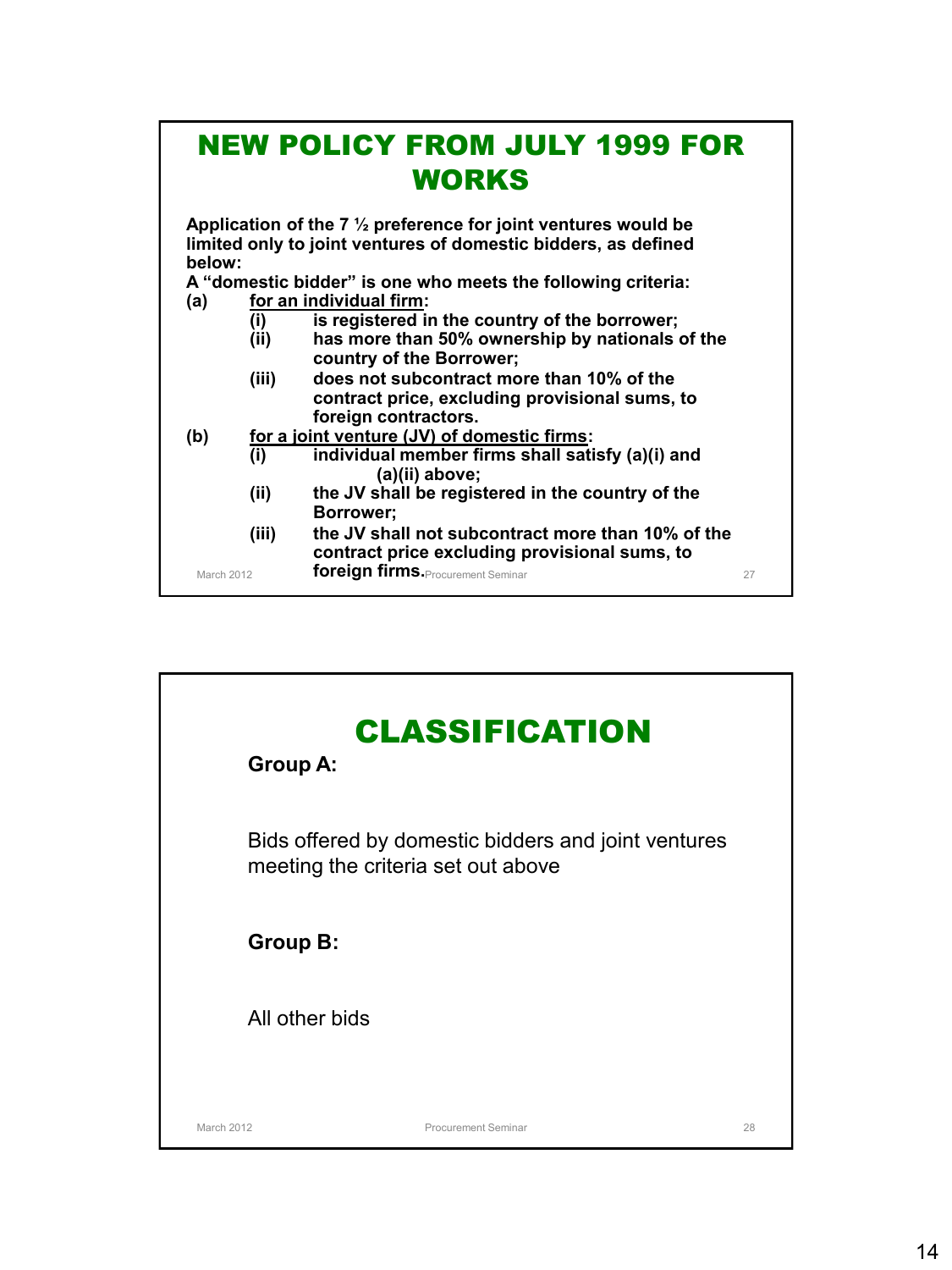# DOMESTIC PREFERENCE (ILLUSTRATIONS)

# **CASE 1**

| <b>Procurement of Vehicles</b>                                                                  | All figures in USD |                |                     |                            |    |  |
|-------------------------------------------------------------------------------------------------|--------------------|----------------|---------------------|----------------------------|----|--|
| Evaluation on Price Alone                                                                       | A <sub>1</sub>     | B1             | C1                  | C <sub>2</sub>             | C3 |  |
| Price Ex-factory CIP*                                                                           | 10,000             |                |                     | 9,900 10,500 11,300 12,000 |    |  |
| Step 1                                                                                          |                    |                |                     |                            |    |  |
| Lowest Bid in Each Group                                                                        |                    |                | 10,000 9,900 10,500 |                            |    |  |
| Ranking                                                                                         |                    |                |                     |                            |    |  |
| Award                                                                                           |                    | B <sub>1</sub> |                     |                            |    |  |
| [From (2004)Guidelines 'B' will exclude wholly<br>imported items. That will be treated as 'C'.] |                    |                |                     |                            |    |  |

CIP\*excludes Customs Duty and Import Taxes.<br>March 2012

### DOMESTIC PREFERENCE (ILLUSTRATIONS) **CASE 2**

| <b>Procurement of Vehicles</b> | All figures in USD |           |        |                |                |
|--------------------------------|--------------------|-----------|--------|----------------|----------------|
| Evaluation on Price Alone      | A1                 | <b>B1</b> | С1     | C <sub>2</sub> | C <sub>3</sub> |
| Price Ex-factory CIP           | 10,000             | 9,900     | 9,500  | 11,300         | 12,000         |
| Step 1                         |                    |           |        |                |                |
| Lowest Bid in Each Group       | 10.000             | 9.900     | 9,500  |                |                |
| Ranking                        | 3                  |           |        |                |                |
| Since LEB is in Group C        |                    |           |        |                |                |
| Step 2                         |                    |           |        |                |                |
| Lowest in GP A and GPC Bids    | 10.000             |           | 9.500  | 11.300         | 12.000         |
| Domestic Preference            |                    |           |        |                |                |
|                                |                    |           |        |                |                |
| 15% of CIP Price               |                    |           | 1.425  | 1.695          | 1.800          |
|                                |                    |           |        |                |                |
| <b>Total for Comparison</b>    | 10.000             |           | 10,925 | 12,995         | 13,800         |
| Ranking                        |                    |           |        | 3              | 4              |
| Award                          | A <sub>1</sub>     |           |        |                |                |

*[[In the current Guidelines 'B' will exclude wholly imported items. That will be treated as 'C'.]*

CIP excludes Customs Duty and Import Taxes. The contract of the contract of the contract of the contract of the contract of the contract of the contract of the contract of the contract of the contract of the contract of th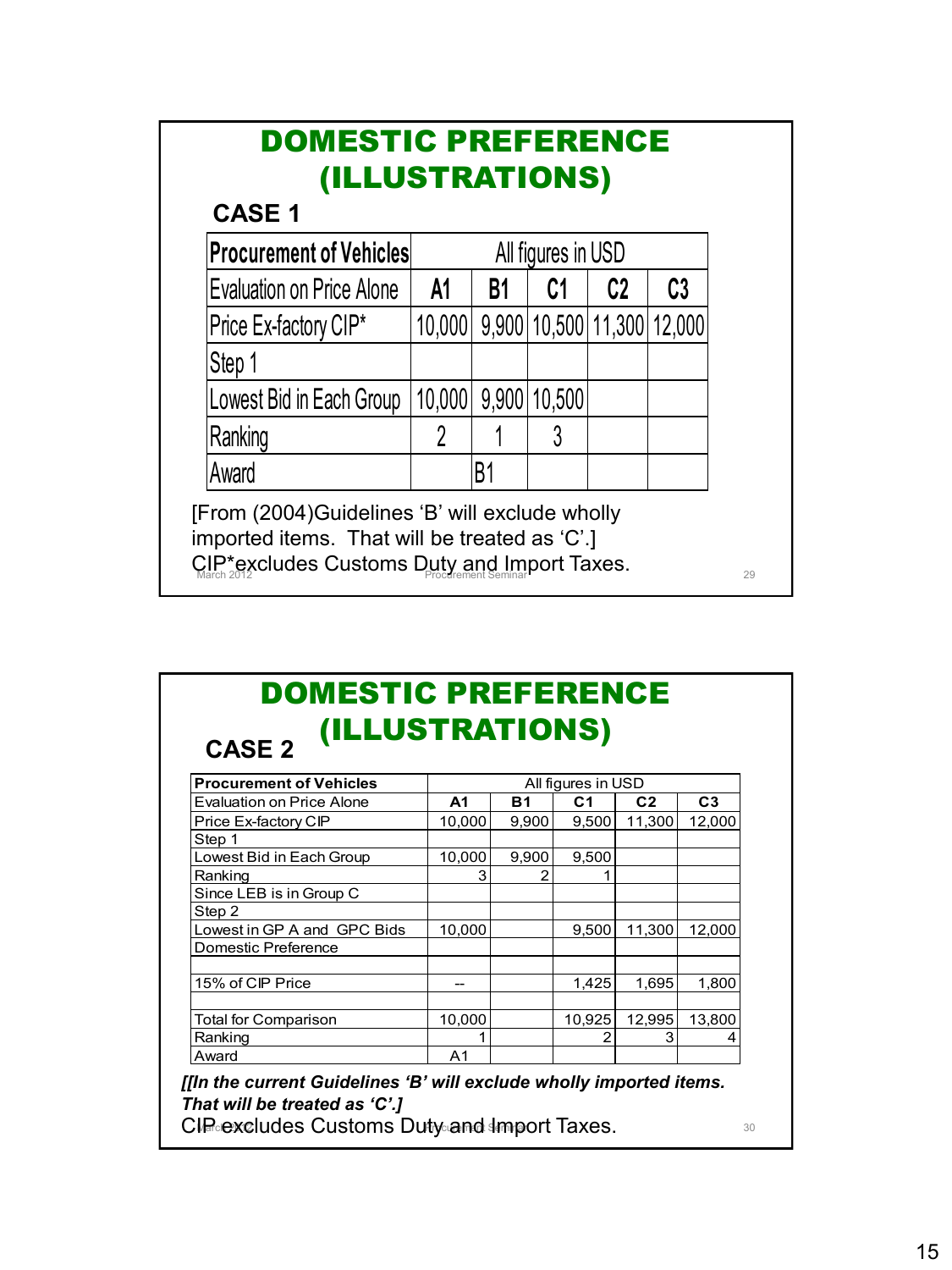| Operating (NPV) cost for 4 years | A1     | <b>B1</b> | C <sub>1</sub> | C <sub>2</sub> | C <sub>3</sub> |
|----------------------------------|--------|-----------|----------------|----------------|----------------|
| Price ex-factory / CIP           | 10,000 | 11,000    | 12,000         | 13,500         | 9,000          |
| NPV of Operating Cost            | 10,000 | 10,000    | 6,000          | 8,000          | 9,100          |
| TOTAL EVALUATED COST             | 20,000 | 21,000    | 18,000         | 21,500         | 18,100         |
| Step 1                           |        |           |                |                |                |
| Lowest Bid in Each Group         | 20,000 | 21,000    | 18,000         |                |                |
| Ranking                          |        | 3         |                |                |                |
| Since the lowest is from Group C |        |           |                |                |                |
| Step 2                           |        |           |                |                |                |
| Group A and all Group C          | 20,000 |           | 18,000         | 21,500         | 18,100         |
| Domestic Preference Margin       |        |           |                |                |                |
| 15% of CIP Price                 |        |           | 1,800          | 2,025          | 1,350          |
| Total for Comparison             | 20,000 |           | 19,800         | 23,525         | 19,450         |
| Ranking                          | 3      |           |                |                |                |
| Award                            |        |           | C <sub>3</sub> |                |                |

Where the area as  $\mathbf{C}.I$  . On excludes is distoned Duty and import Taxes.  $_{31}$ will be treated as 'C'.*]* CIP excludes Gustoms Duty and Import Taxes.

| <b>Evaluation on Price of Plant Plus Erection Plus</b> |  |
|--------------------------------------------------------|--|
| <b>Operating Cost in 4 Years NPV</b>                   |  |

|                                   | P     |         | O     |         | R     |         |
|-----------------------------------|-------|---------|-------|---------|-------|---------|
|                                   | S     | $+$ Rs. | S     | $+$ Rs. | S     | $+$ Rs. |
| <b>BID PRICE</b>                  |       |         |       |         |       |         |
| 1. Price of Imported              | 2,000 |         | 3,000 |         | 6,000 |         |
| Machines/plants CIF/CIP           |       |         |       |         |       |         |
| 2. Price of Local Machines        |       | 80000   |       | 90000   |       | 30000   |
| Plant Ex-factory                  |       |         |       |         |       |         |
| 3 Associated Civil Works          | 500   | 10000   | 600   | 14000   | 1.000 | 5000    |
| And other Services                |       |         |       |         |       |         |
| 4. Design, Supervision            |       |         |       |         |       |         |
| and other Services                | 1000  | 5000    | 2000  | 4000    | 1000  | 8000    |
| <b>EVALUATION BID PRICE</b>       |       |         |       |         |       |         |
| Foreign Currency                  | 3,500 |         | 5.600 |         | 8.000 |         |
| Equivalent Rs. $(1$ \$ = 10 Rs.)  |       | 35,000  |       | 56,000  |       | 80,000  |
| Local currency                    |       | 95.000  |       | 108.000 |       | 43.000  |
| Overall Total Bid Price Rs.       |       | 130,000 |       | 164,000 |       | 123,000 |
| Operating Cost (NPV)              |       | 40,000  |       | 60,000  |       | 45,000  |
| <b>Total Evaluated Cost</b>       |       | 170.000 |       | 224.000 |       | 168.000 |
| <b>DOMESTIC PREFERENCE MARGIN</b> |       |         |       |         |       |         |
| 15% OF CIF/CIP PRICE              |       |         |       |         |       |         |
| Imported Plant in Rs.             |       | 3,000   |       | 4,500   |       | 9,000   |
| <b>Total for Comparison</b>       |       | 173,000 |       | 228,500 |       | 177,000 |
| Ranking                           |       |         |       | 3       |       |         |
| Award                             |       | P       |       |         |       |         |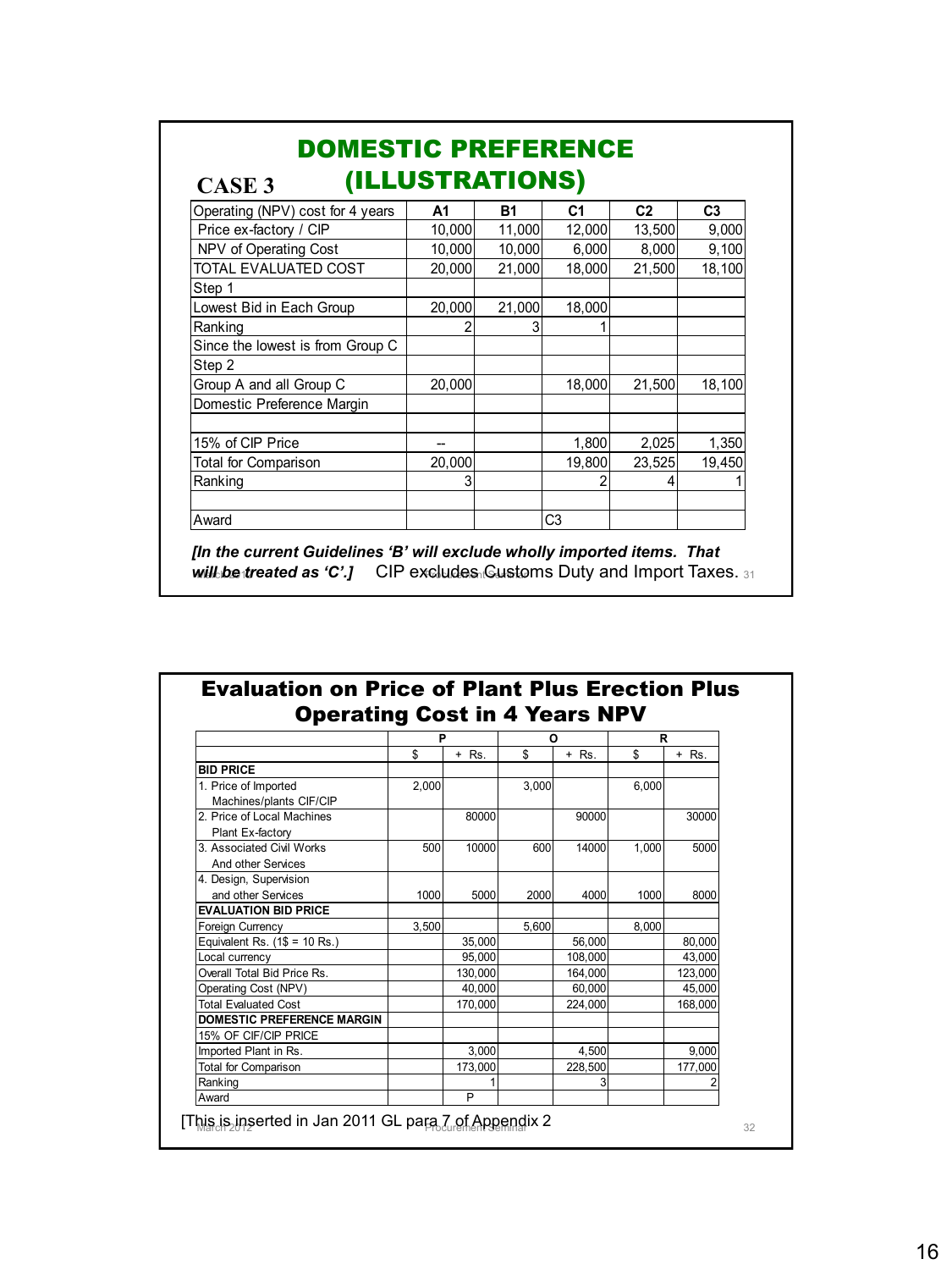| <b>EVALUATION PROCEDURE (Clause 32.4)</b> |                                    |                |       |       |
|-------------------------------------------|------------------------------------|----------------|-------|-------|
| *<br>Divide Bidders into:                 |                                    |                |       |       |
|                                           | Group A [Domestic Contractors] and |                |       |       |
|                                           | Group B [Other Contractors]        |                |       |       |
| <b>Bidders</b>                            | A                                  | A <sub>1</sub> | в     | Β1    |
| <b>Bid Price</b>                          | 1,140                              | 1,200          | 1,150 | 1,160 |
| Adjusted Bid Price*                       | 1,040                              | 1,100          | 1,000 | 1,050 |
| <b>RANKING</b>                            | $-2$                               | -4             | -1    | -3    |
| Dom. Pref 7.5%**                          |                                    |                | 75    | 79    |
| <b>TOTAL</b>                              | 1,040                              | 1,100          | 1,075 | 1,129 |
| <b>RANKING</b>                            | -1                                 |                | -2    |       |
| <b>Contract Award</b>                     | X                                  |                |       |       |
|                                           |                                    |                |       |       |

# PREFERENCE FOR DOMESTIC CONTRACTORS

#### **NOTE:**

Provisional sums (PS) and contingency allowances (CA) are not competitive elements of bidding, and should be excluded from Bid Comparison.Their inclusion can distort the evaluation process when preference is applied, as shown in the example below. **CASE 1: PS/CA Excluded:**

|                        |     | <b>GROUP A GROUP B</b> |
|------------------------|-----|------------------------|
| Corrected Bid Price    | 107 | 100                    |
| Less PS/CA             | -20 | -20                    |
| Adjusted Bid Price     |     |                        |
| lAdd 7 ½ % Preferencel |     | 6                      |
| Evaluated Bid Price    |     | 86                     |
| Ranking Order          |     |                        |

#### **CASE 2: PS/CA Included:**

|            | <b>Corrected Bid Price</b>      | 107 | 100   |
|------------|---------------------------------|-----|-------|
|            | Add $7\frac{1}{2}$ % Preference | --  | .5    |
|            | <b>Evaluated Bid Price</b>      | 107 | 107.5 |
|            | Ranking Order                   |     |       |
| March 2012 | Procurement Seminar             |     |       |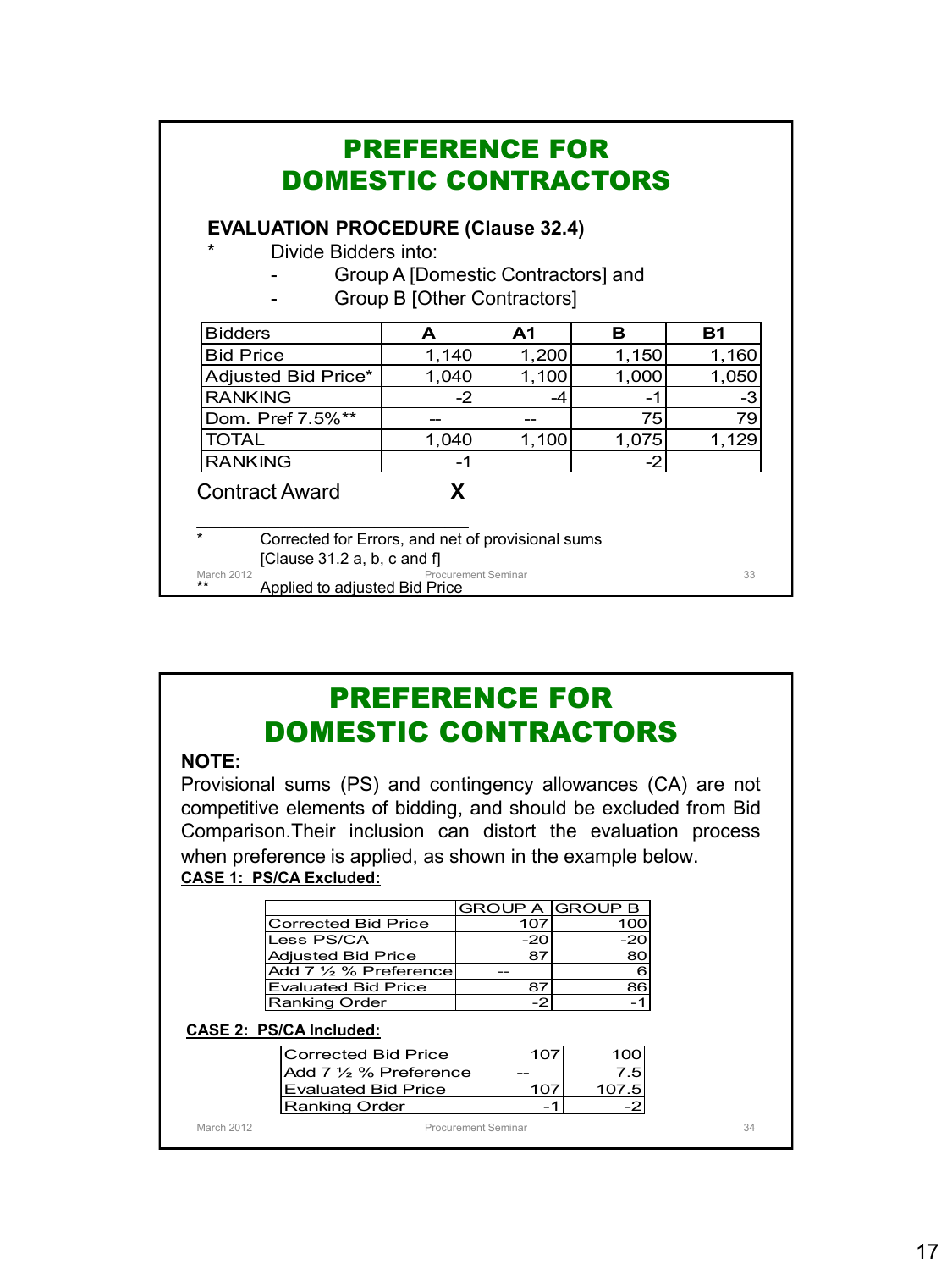# SUGGESTED FORMAT OF BID EVALUATION REPORT FOR CIVIL WORKS (ICB)

1. Scope of contract and approximate cost / summary of recommendation:

Outline brief description of works covered by bid invitation.

Give summary of recommendations for award comparing project cost estimate with the actual cost of the proposed contract with explanations for difference.



# 2. Bidding document:

Furnish the following details and discuss in brief:

- ❖ Approval by World Bank/Government;
- $\mathbf{\hat{P}}$  Variations from the approved document, if any;
- $\div$  Specifications and drawings (approval);
- $\div$  Implementation schedule and stipulated time for completion; and
- $\div$  Important bidding conditions (in brief), such as, price adjustment, domestic preference, if any, etc. (Do not repeat them; briefly refer to them).

(Enclose copy of bidding document with amendments if any, if not sent earlier — Annex I)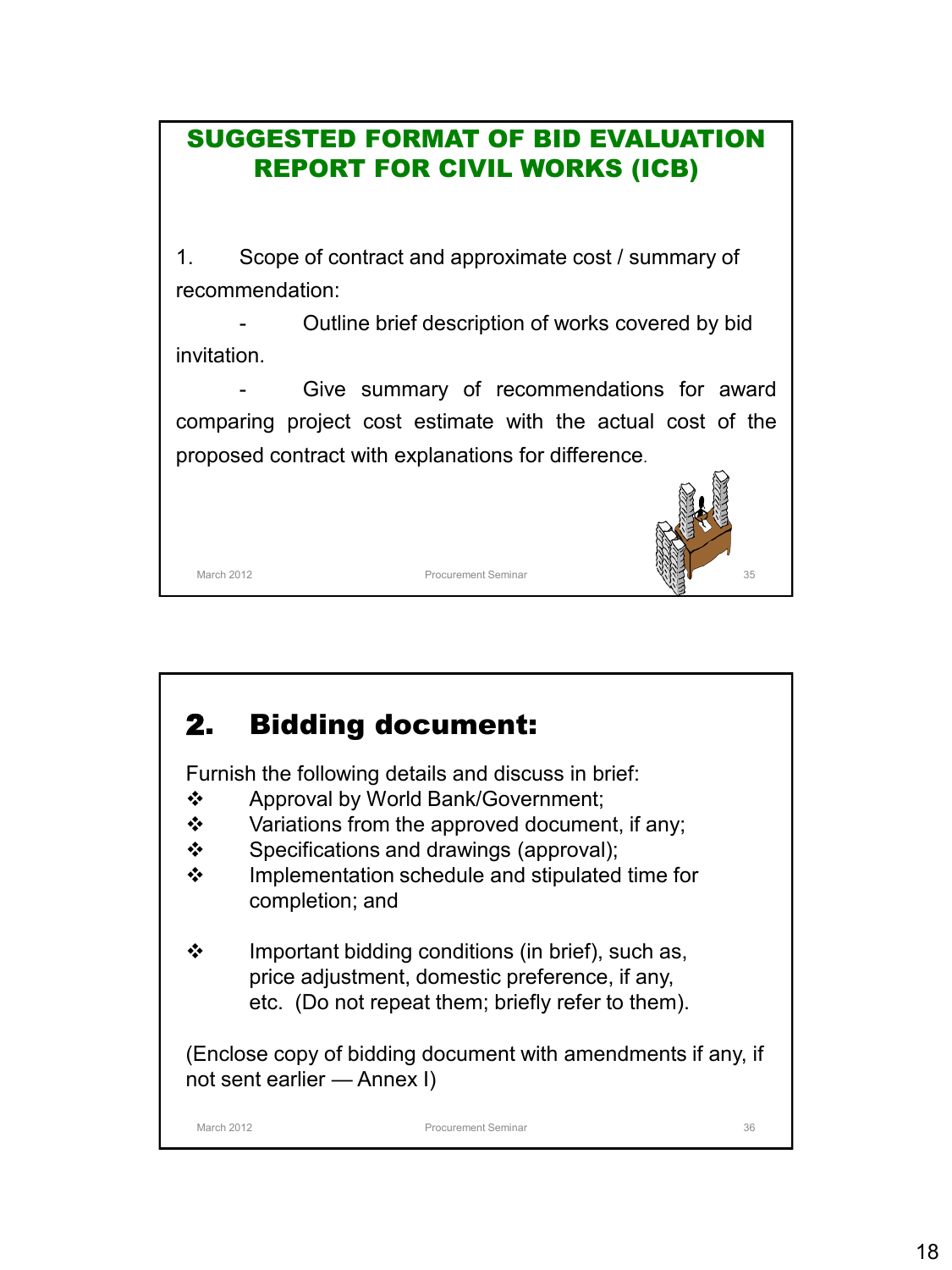

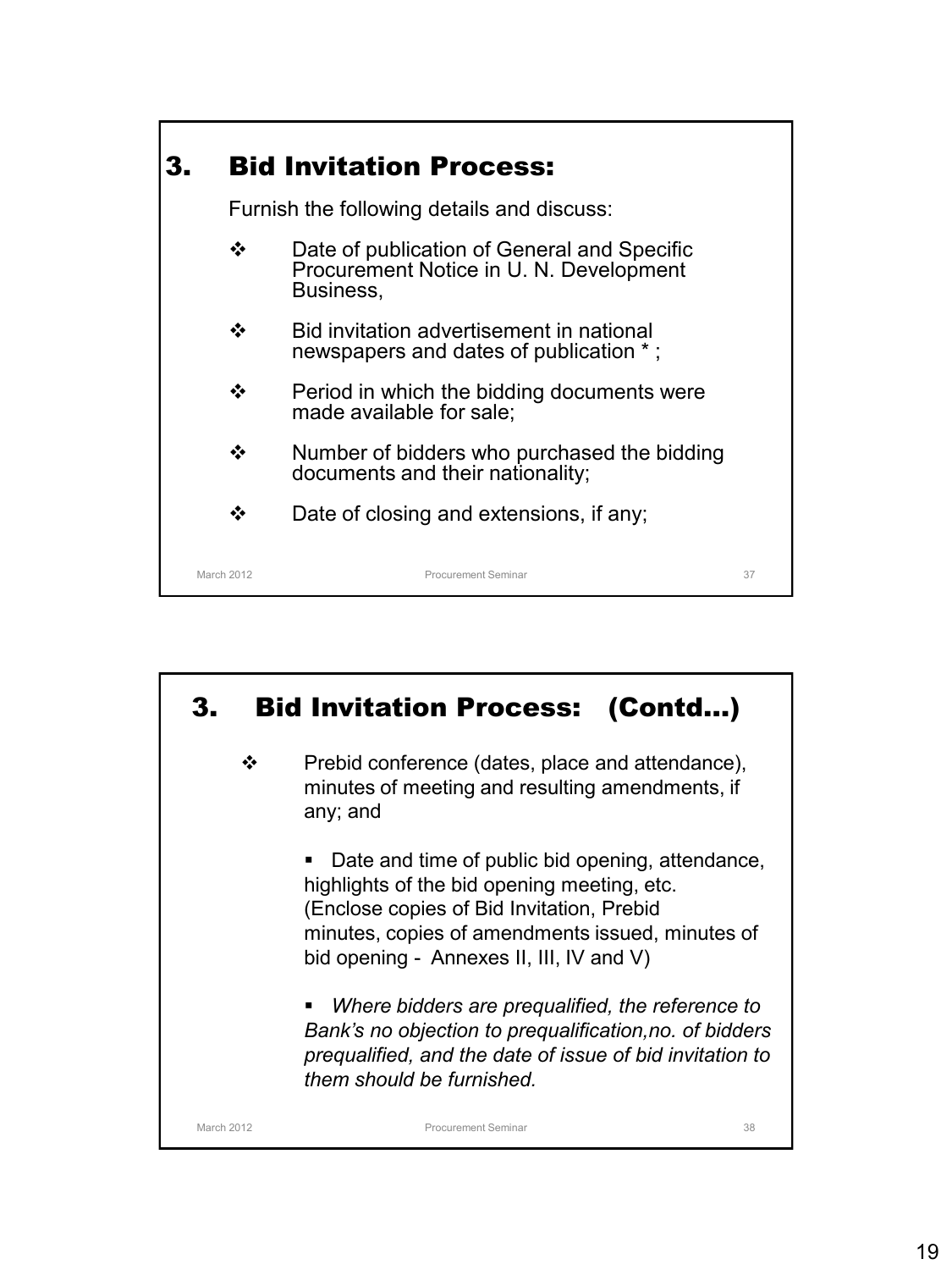| 4.<br>❖<br>❖<br>❖<br>re- | <b>Bid response:</b><br>State number of offers received and the nationality.<br>Furnish details of offers received<br>Check whether bids claiming domestic preference meet the criteria<br>classify] |         |                                               |                               | specified in ITB Clause 33.1 and comment with details IIf they do not, |
|--------------------------|------------------------------------------------------------------------------------------------------------------------------------------------------------------------------------------------------|---------|-----------------------------------------------|-------------------------------|------------------------------------------------------------------------|
|                          | Group:                                                                                                                                                                                               | In time | Late                                          | Total                         |                                                                        |
|                          | Domestic                                                                                                                                                                                             |         |                                               |                               |                                                                        |
|                          | <b>Others</b>                                                                                                                                                                                        |         |                                               |                               |                                                                        |
| ❖<br>❖                   | Total<br>Comment on the response (too few, expected number, more than<br>expected and reasons thereof)<br>Convert bid prices to Rupees (indicate exchange rates used and<br>source — Annex VI)       |         |                                               |                               |                                                                        |
| ❖                        | as converted:                                                                                                                                                                                        |         |                                               |                               | Furnish table of bid prices as read out at the bid opening meeting and |
| SI.No.                   | Name of bidder Nationality                                                                                                                                                                           |         | <b>Bid price</b><br>as quoted<br>and read out | <b>Bid price</b><br>in Rupees | Remark                                                                 |
|                          | March 2012                                                                                                                                                                                           |         | Procurement Seminar                           |                               | 39                                                                     |

March 2012 Procurement Seminar 40 5. Clarifications sought and responses received, if any after bid opening. 6. Preliminary examination of bids: Discuss preliminary examination for eligibility (ITB Clause 4), arithmetical errors, completeness, legal validity (has been properly signed and has submitted power of attorney etc.), bid validity, bid security and substantial responsiveness to commercial and technical aspects of bidding documents. List arithmetical errors and corrected bid prices. furnish details of all bids in Annexure VII.  $\div$  List the bids rejected as non-responsive at this stage. SI. No. Name of bidder Bid price Brief reasons for rejection (Contd…)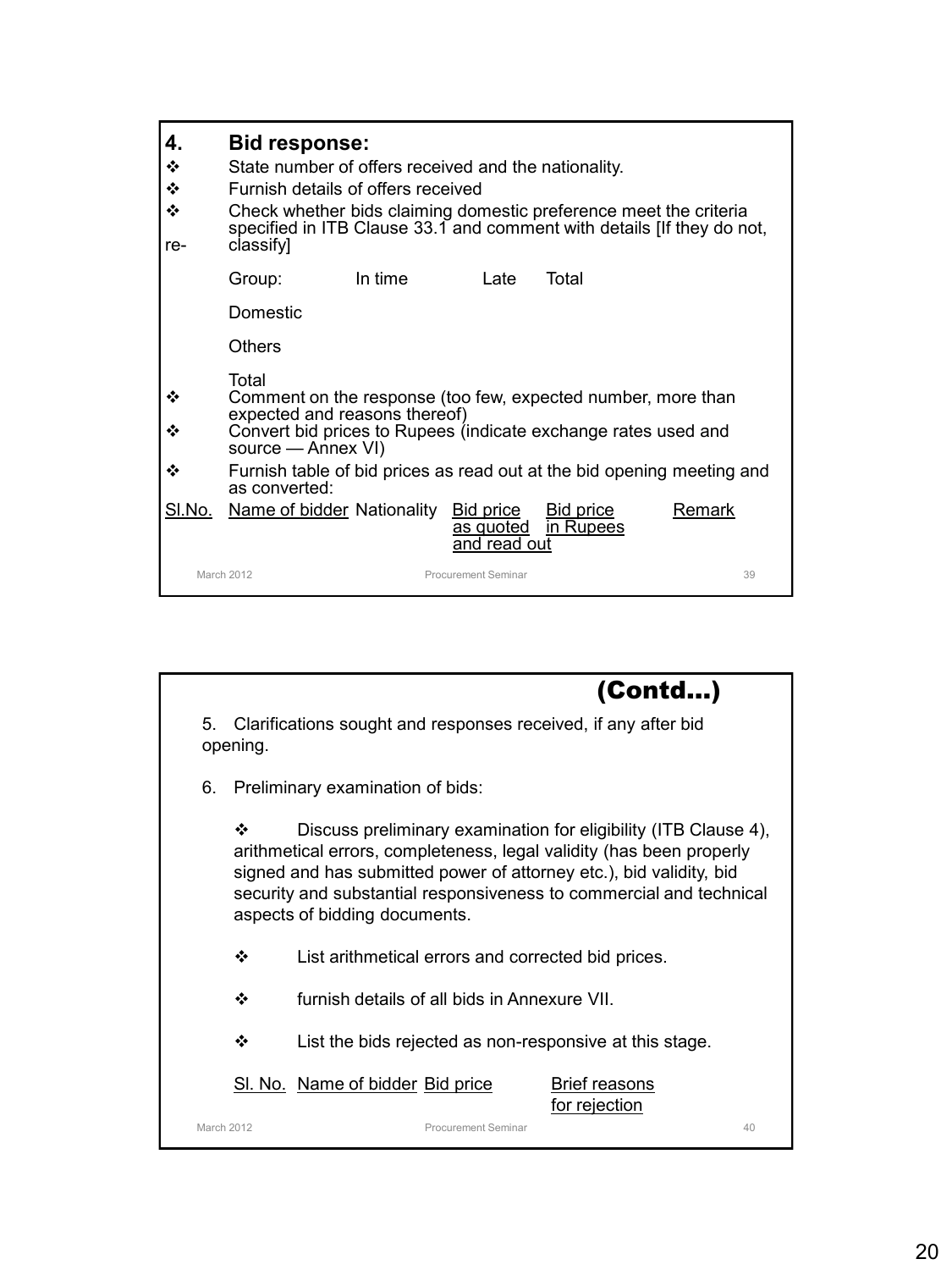

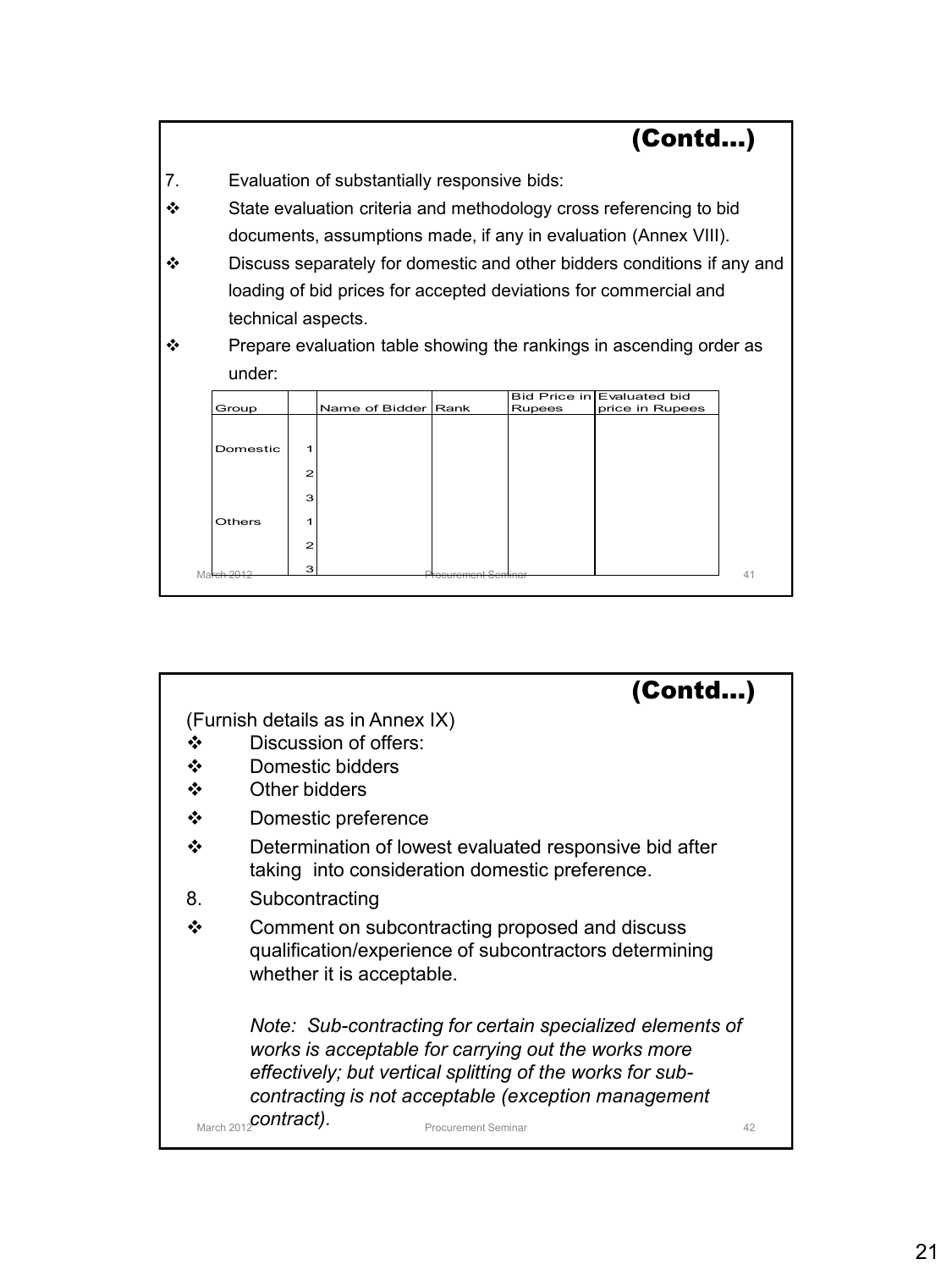|     |                      |                                                                                                                                                                                                                             | (Contd) |
|-----|----------------------|-----------------------------------------------------------------------------------------------------------------------------------------------------------------------------------------------------------------------------|---------|
|     | 9.                   | Postqualification/Verification for prequalified bidders:                                                                                                                                                                    |         |
|     |                      | State criteria if any outlined in the bid document.                                                                                                                                                                         |         |
|     |                      | Furnish actual qualification of selected bidder and determine<br>whether the selected lowest evaluated responsive bidder is<br>qualified to satisfactorily perform the contract.                                            |         |
| ∙?∙ |                      | If the determination is negative, bid of the lowest bidder will<br>have to be rejected and the next lowest evaluated bid<br>considered to make a similar determination of bidder's<br>capability to perform satisfactorily. |         |
|     | (Details in Annex X) |                                                                                                                                                                                                                             |         |
|     |                      | Discuss bid capacity – Attach calculation sheet to show how<br>they possess the capacity                                                                                                                                    |         |
|     | March 2012           | Procurement Seminar                                                                                                                                                                                                         | 43      |

|                 |                                | (Contd)                                                                                                                                                                          |
|-----------------|--------------------------------|----------------------------------------------------------------------------------------------------------------------------------------------------------------------------------|
| 10.             | Construction Methodology:      |                                                                                                                                                                                  |
| ❖               |                                | Discuss the proposed construction methodology and other<br>details of the selected bidder [submitted by him in terms of<br>Clause 16.1 of ITB] and comment on its acceptability. |
| 11 <sub>1</sub> | Unbalanced Bids:               |                                                                                                                                                                                  |
| ❖               | proposed additional securities | Discuss whether recommended bid is balanced or you have                                                                                                                          |
| 12 <sub>1</sub> | Recommendations:               |                                                                                                                                                                                  |
| ❖               | as:                            | Furnish important features of bid recommended for award such                                                                                                                     |
|                 |                                | Advances                                                                                                                                                                         |
|                 |                                | Price adjustments, if any                                                                                                                                                        |
|                 |                                | Performance security                                                                                                                                                             |
|                 |                                | Additional security proposed for<br>unbalanced bids, if any                                                                                                                      |
|                 |                                | Bid validity                                                                                                                                                                     |
|                 |                                | Stipulated period of completion                                                                                                                                                  |
|                 | March 2012                     | 44<br><b><i><u>equement Seminar</u></i></b><br>Other important terms and conditions                                                                                              |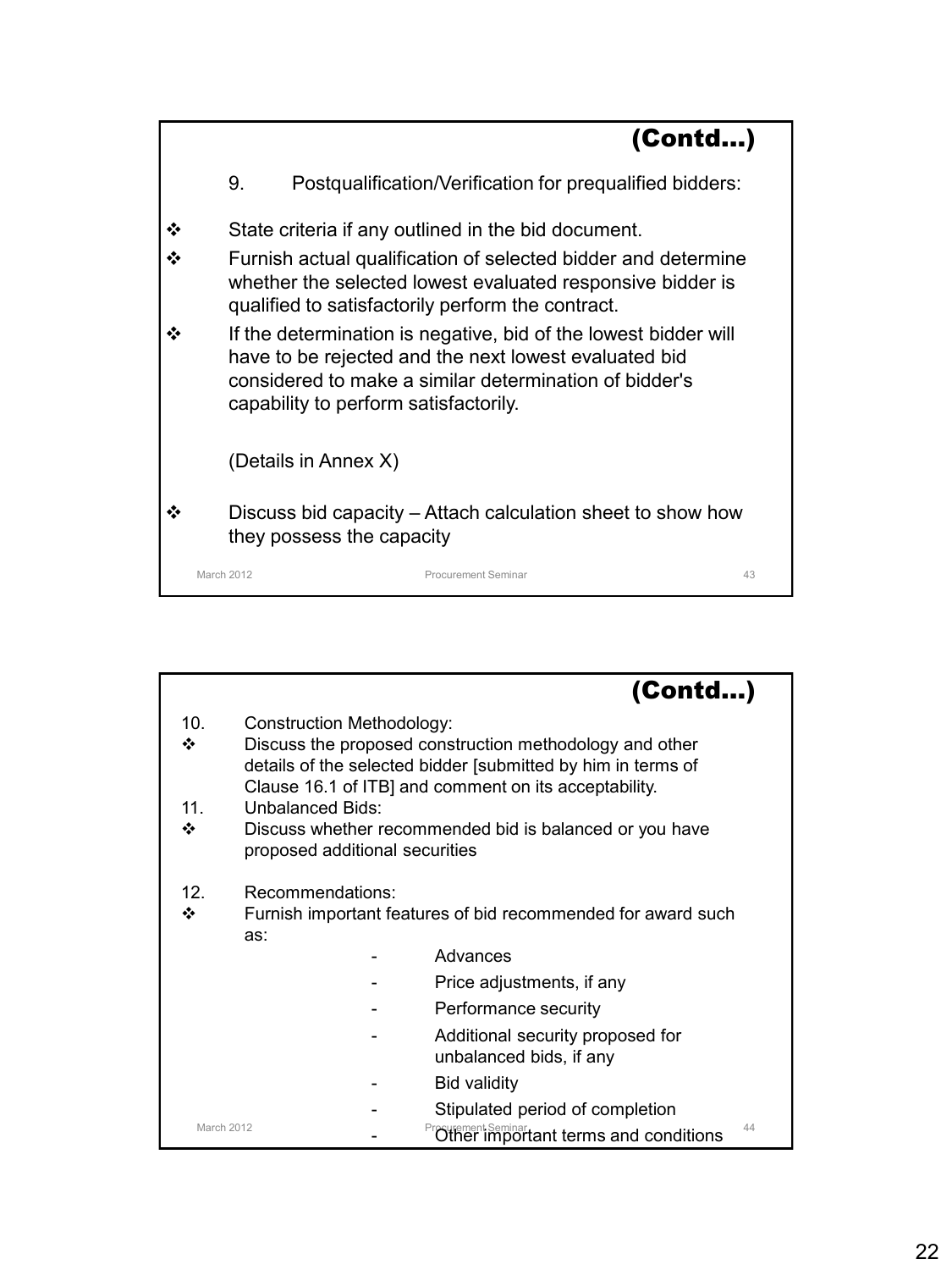|     |    | (Contd)                                                                                            |  |
|-----|----|----------------------------------------------------------------------------------------------------|--|
| 13. |    | Value of contract proposed for approval:<br>Value of bid, currency wise<br>Total value of the bid. |  |
|     |    | (Enclose contract information sheet of selected bidder - Annex XI)                                 |  |
|     |    | Signature of Evaluating Officer                                                                    |  |
|     |    |                                                                                                    |  |
|     |    | Approval of Competent Authority                                                                    |  |
|     |    | Enclosures (enclose only those which were not forwarded earlier):                                  |  |
|     | 1. | Copy of bidding document (Annex I)                                                                 |  |
|     | 2. | Copy of bid invitation and press advertisement (Annex II)                                          |  |
|     | 3. | Prebid minutes (Annex III)                                                                         |  |
|     |    | Copies of amendments issued (Annex IV)<br>45                                                       |  |

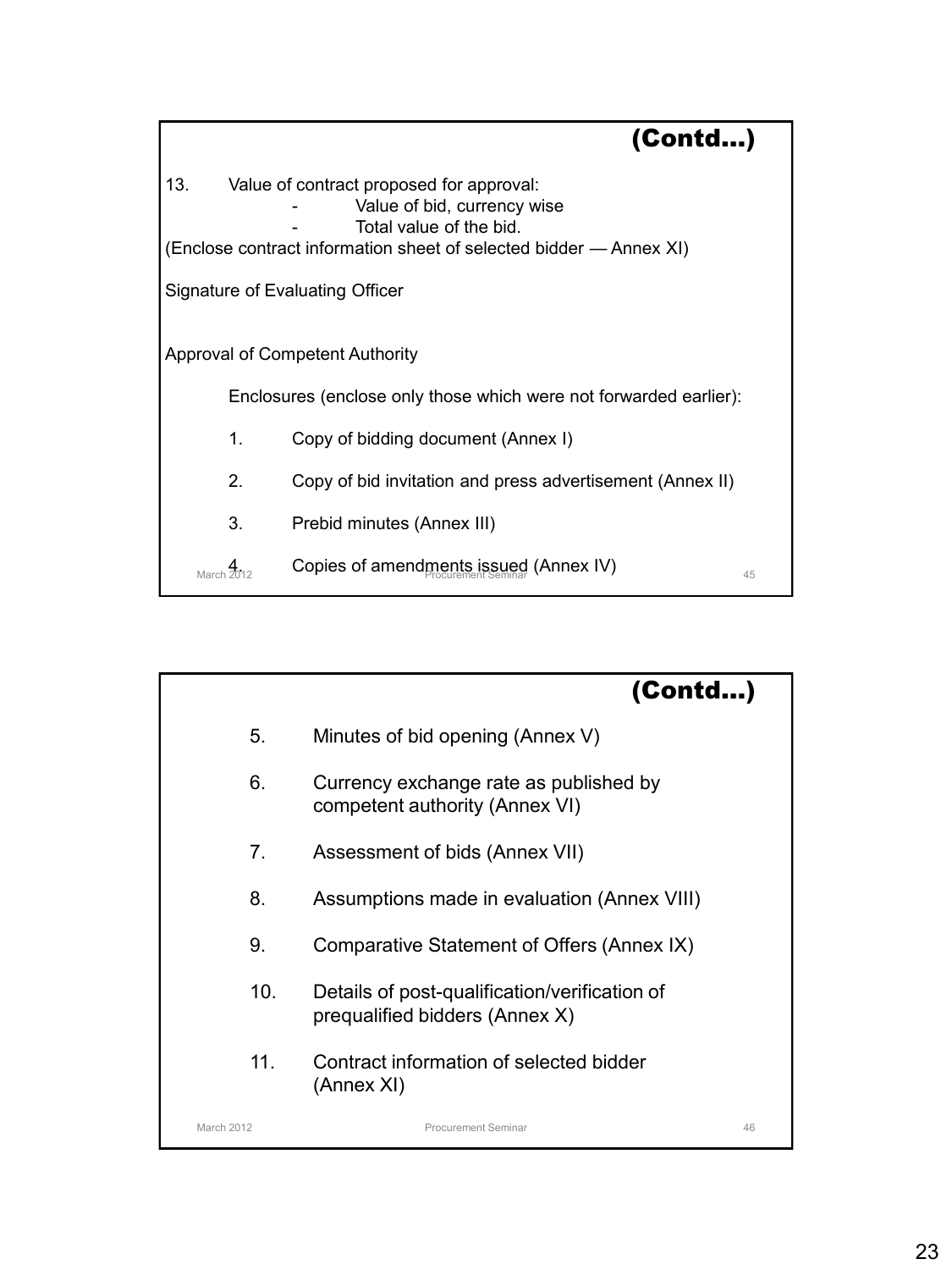| SI. No. | Particulars                                                                                                                                                                                              | Bidder 1 | Bidder 2 | Bidder 3 | Bidder 4 | Bidder 5 |
|---------|----------------------------------------------------------------------------------------------------------------------------------------------------------------------------------------------------------|----------|----------|----------|----------|----------|
|         | 1 Name of Bidder                                                                                                                                                                                         |          |          |          |          |          |
|         | 2 Country of Origin                                                                                                                                                                                      |          |          |          |          |          |
|         | 3 Classification<br>(Group $A / B$ )<br>Have you verified and<br>established that bids<br>claiming domestic<br>preference do meet<br>criteria stipulated in ITB<br>Clause 33, If yes, attach<br>details. |          |          |          |          |          |
|         | 4 Total Bid Price:<br>(a) in Bid Currency/<br>Currencies<br>(b) in Indian Rupees after<br>conversion                                                                                                     |          |          |          |          |          |
|         | $5$ Credentials:<br>Letter of Authorization<br>Commercial                                                                                                                                                |          |          |          |          |          |
|         | 6 Assessment*                                                                                                                                                                                            |          |          |          |          |          |
|         | 7 Technical Assessment*                                                                                                                                                                                  |          |          |          |          |          |
|         | Decision on<br>8 Responsiveness                                                                                                                                                                          |          |          |          |          |          |
|         | Capacity cum Capability*<br>9 Assessment<br>(Post / Pre Qualification)                                                                                                                                   |          |          |          |          |          |

| SI. No. |                                          |            |      |  | Name of Bidder 1 Name of Bidder 2 Name of Bidder 3 |  |
|---------|------------------------------------------|------------|------|--|----------------------------------------------------|--|
|         | 1 Validity of Bid                        | <b>ITB</b> | 18   |  |                                                    |  |
|         | 2 Bid Security                           | <b>ITR</b> | 19   |  |                                                    |  |
|         | 5.1 Form of                              |            |      |  |                                                    |  |
|         | <b>Bid Security</b>                      |            |      |  |                                                    |  |
|         | 5.2 Bank and                             |            |      |  |                                                    |  |
|         | <b>Branch</b>                            |            |      |  |                                                    |  |
|         | 5.3 Expiry Date                          |            |      |  |                                                    |  |
|         | 5.4 Amount                               |            |      |  |                                                    |  |
|         | 3 Letter of Authorization                | <b>ITB</b> | 20.2 |  |                                                    |  |
|         | 4 Bid Form                               | <b>ITB</b> | 12   |  |                                                    |  |
| 5       | Exceptions to Clauses, if<br>anv         |            |      |  |                                                    |  |
|         | 6 Price Adjustment, if any               | <b>ITB</b> | 14.5 |  |                                                    |  |
|         | 7 Bid Currency                           | <b>ITB</b> | 15.1 |  |                                                    |  |
|         | 8 Unbalanced bids, if any                | <b>ITB</b> | 35.5 |  |                                                    |  |
| 9       | Technical Deviations, if<br>any          |            |      |  |                                                    |  |
| 10      | Decision on Commercial<br>Responsiveness |            |      |  |                                                    |  |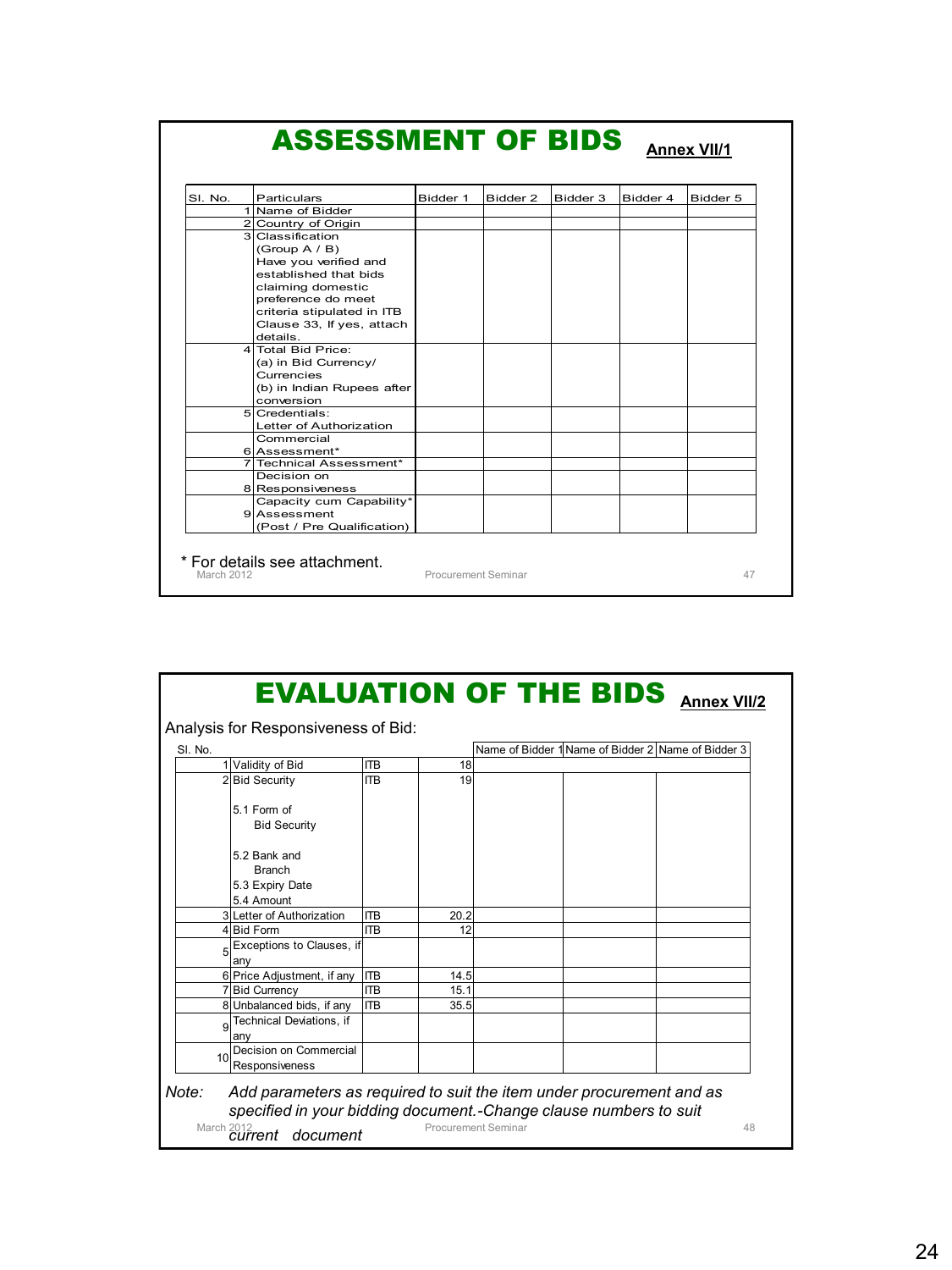

| Item of Bill<br><b>of</b> |  |          | Estimate       |     | Bidder1        |          | Bidder <sub>2</sub> |                  |
|---------------------------|--|----------|----------------|-----|----------------|----------|---------------------|------------------|
|                           |  |          | Rate in<br>Rs. | Rs. | Rate in<br>Rs. | Rs.      | Rs.                 | Value in<br>Rs.  |
|                           |  |          |                |     |                |          |                     |                  |
|                           |  |          |                |     |                |          |                     |                  |
|                           |  |          |                |     |                |          |                     |                  |
|                           |  |          |                |     |                |          |                     |                  |
|                           |  |          |                |     |                |          |                     |                  |
|                           |  |          |                |     |                |          |                     |                  |
|                           |  |          |                |     |                |          |                     |                  |
|                           |  | Quantity | Unit           |     |                | Value in |                     | Value in Rate in |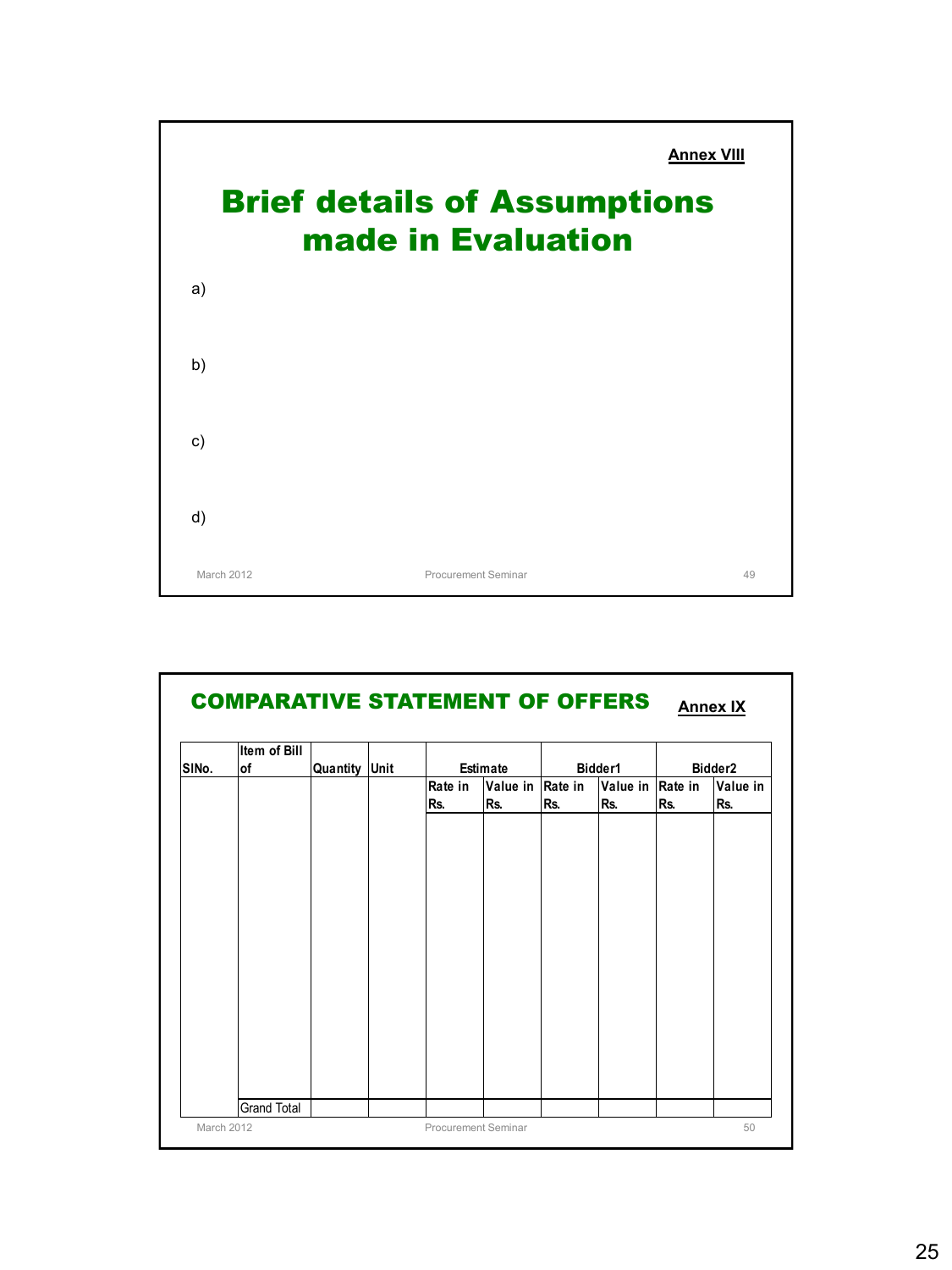|                  | <b>POST QUALIFICATION</b>                         | <b>Annex X</b>      |          |          |
|------------------|---------------------------------------------------|---------------------|----------|----------|
|                  | Criteria as specified in the bidding<br>document* | Bidder 1            | Bidder 2 | Bidder 3 |
| 1.               |                                                   |                     |          |          |
| $\overline{2}$ . |                                                   |                     |          |          |
| 3.               |                                                   |                     |          |          |
|                  | $4_{\text{March }2012}$                           | Procurement Seminar |          | 51       |

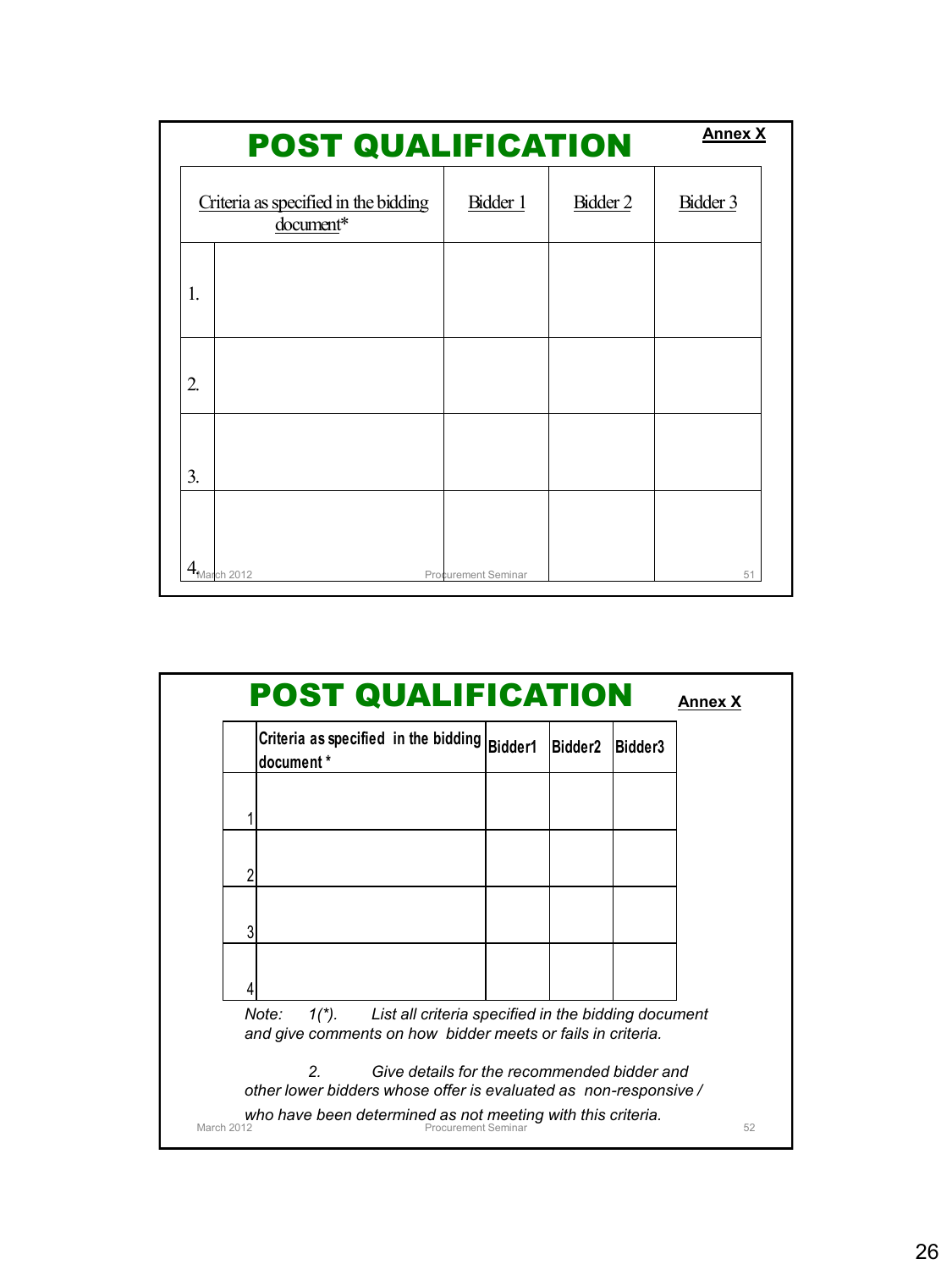|                         | <b>RUPEES</b> | <b>FOREIGN CURRENCIES</b> |  | Total In |               |
|-------------------------|---------------|---------------------------|--|----------|---------------|
|                         |               |                           |  | 3        | <b>Rupees</b> |
| Value of bid, currency- |               |                           |  |          |               |
| <b>wise</b>             |               |                           |  |          |               |
| Advances: Mobilization/ |               |                           |  |          |               |
| 2 Equipment             |               |                           |  |          |               |
| 3 Performance Security  |               |                           |  |          |               |
| Additional Performance  |               |                           |  |          |               |
| Security for unbalanced |               |                           |  |          |               |
| 4 bids, if any          |               |                           |  |          |               |
| 5 Retention money       |               |                           |  |          |               |
| Milestones to be        |               |                           |  |          |               |
| 6 achieved              |               |                           |  |          |               |
| Liquidated damages for  |               |                           |  |          |               |
| different milestones    |               |                           |  |          |               |

# SUGGESTED FORMAT OF BID EVALUATION REPORT FOR GOODS & EQUIPMENT (ICB)

- 1. Scope of contract and approximate cost:
- Outline brief description of Goods and Services covered by the bid invitation.
- Compare the project cost estimate with the actual cost of the proposed contract with explanation for difference.
- 2. Bidding document:
	- Briefly discuss and indicate:
		- Details of approval by World Bank/Government
		- $\div$  Variations from the approved document, if any
		- $\div$  Specifications (Approval reference, if any)
		- ❖ Requirement of accessories/spares, if an
		- **❖** Delivery requirements
		- ❖ Important bidding conditions such as: *Do not repeat the condition; briefly refer to them.)*

March 2012 **Procurement Seminar 54 Procurement Seminar** 54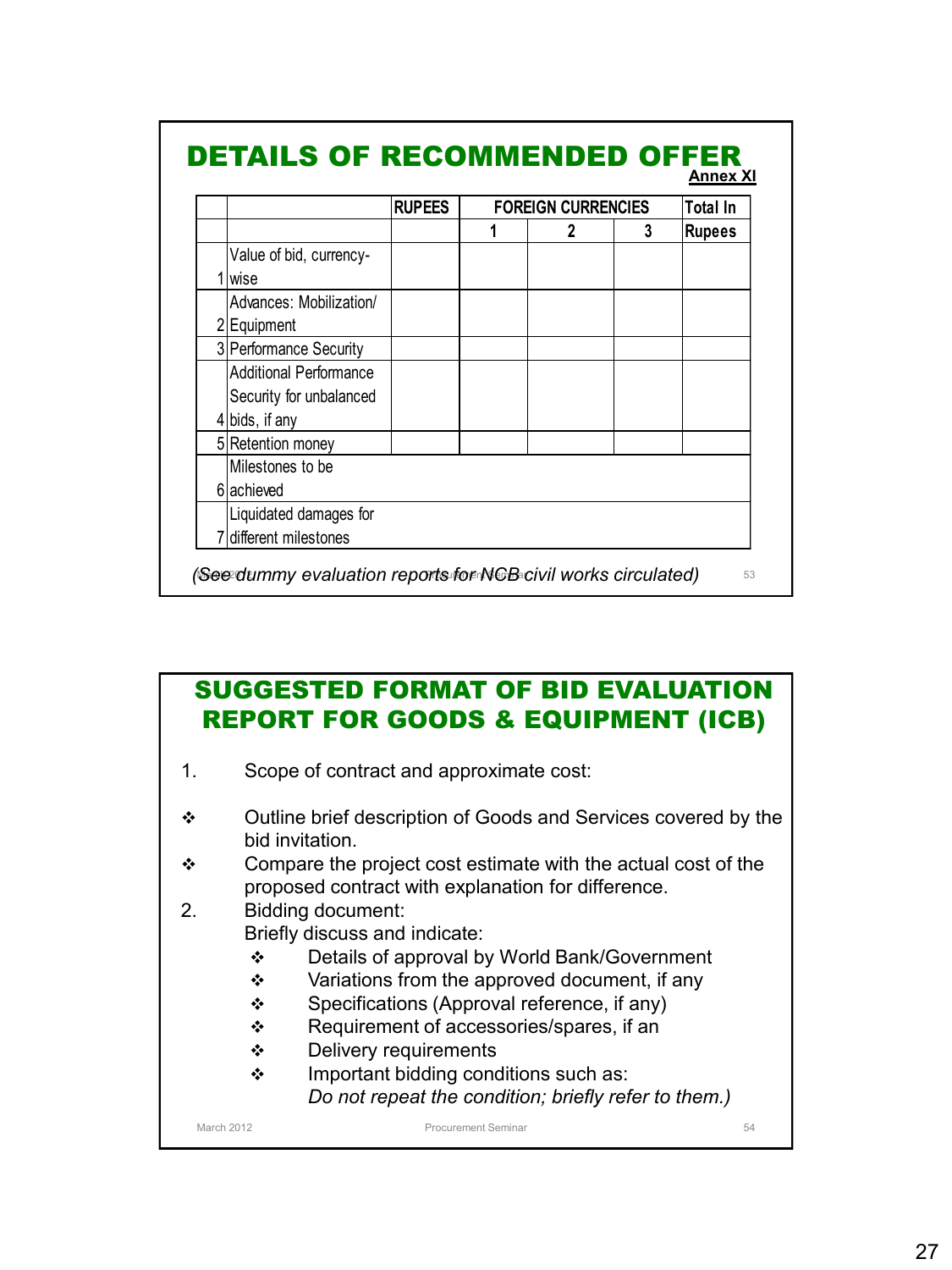| <b>SUGGESTED FORMAT OF BID EVALUATION</b><br><b>REPORT FOR GOODS &amp; EQUIPMENT (ICB)</b> |                     |                                                                                                    |    |  |  |  |
|--------------------------------------------------------------------------------------------|---------------------|----------------------------------------------------------------------------------------------------|----|--|--|--|
| ❖                                                                                          | price adjustment    | Contd                                                                                              |    |  |  |  |
| ❖                                                                                          | loading for:        |                                                                                                    |    |  |  |  |
|                                                                                            | (a)                 | delivery schedule                                                                                  |    |  |  |  |
|                                                                                            | (b)                 | payment schedule                                                                                   |    |  |  |  |
|                                                                                            | (c)                 | performance and productivity                                                                       |    |  |  |  |
|                                                                                            | (d)                 | operating and maintenance costs                                                                    |    |  |  |  |
| ❖                                                                                          | domestic preference |                                                                                                    |    |  |  |  |
|                                                                                            |                     | [Enclose copy of bidding documents and amendments if any,<br><i>if not sent earlier (Annex I)]</i> |    |  |  |  |
| March 2012                                                                                 |                     | <b>Procurement Seminar</b>                                                                         | 55 |  |  |  |

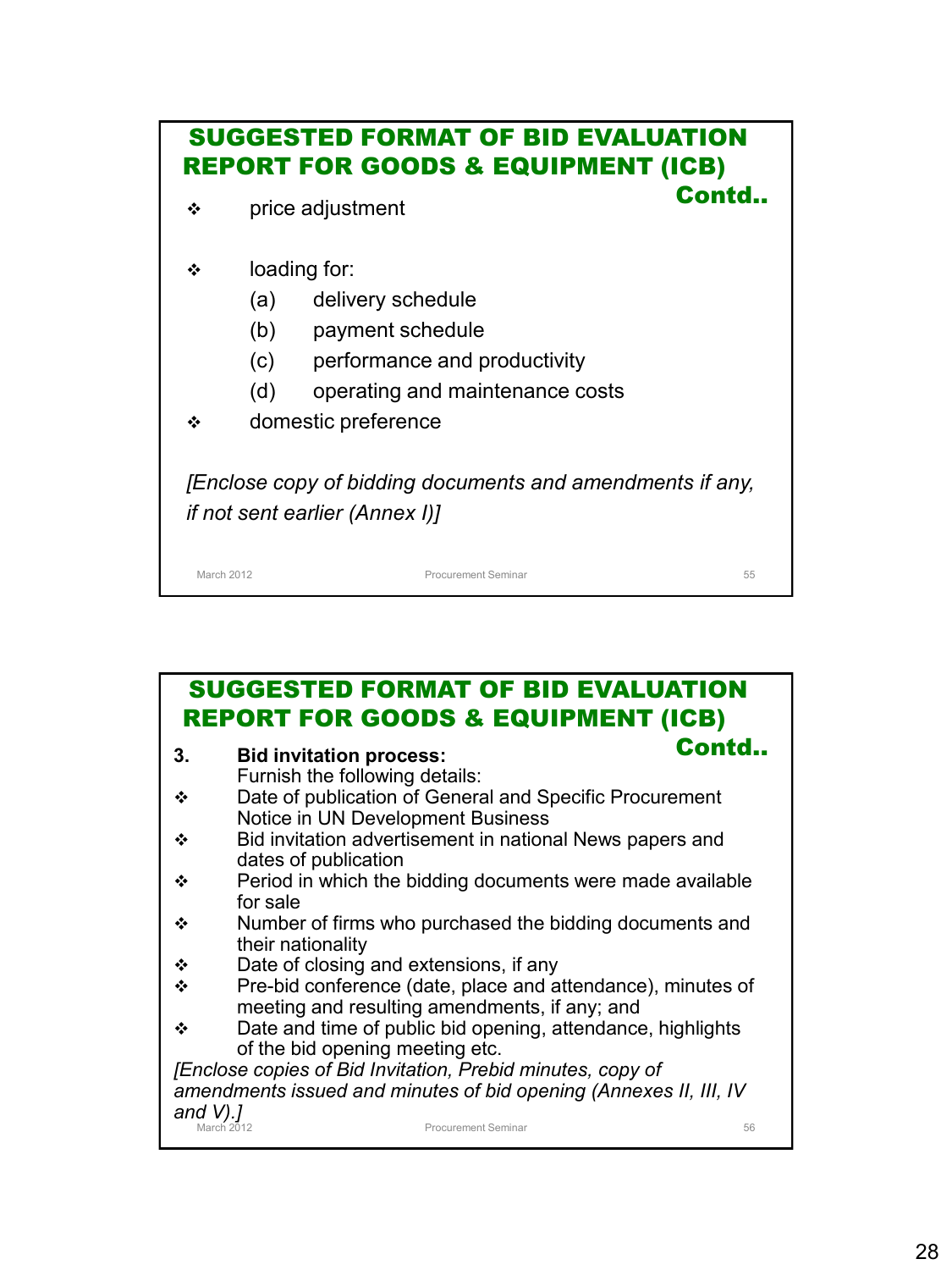

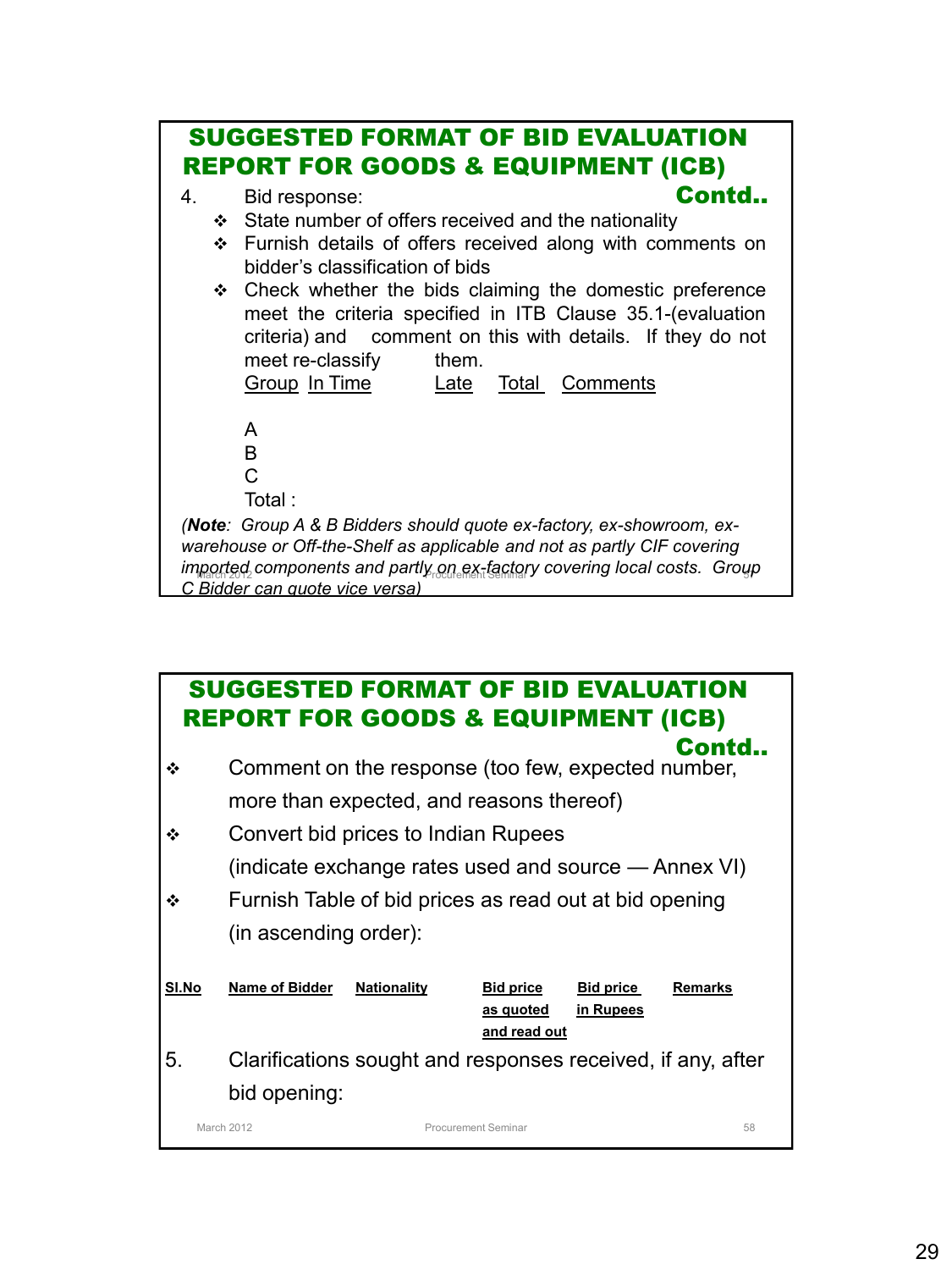|         | <b>SUGGESTED FORMAT OF BID EVALUATION</b><br><b>REPORT FOR GOODS &amp; EQUIPMENT (ICB)</b>                                                                                                                                                                                                                                                                                                                                                                                                                                                                                                                                                                                                    |                  |                      |
|---------|-----------------------------------------------------------------------------------------------------------------------------------------------------------------------------------------------------------------------------------------------------------------------------------------------------------------------------------------------------------------------------------------------------------------------------------------------------------------------------------------------------------------------------------------------------------------------------------------------------------------------------------------------------------------------------------------------|------------------|----------------------|
| 6.      | Preliminary examination of bids:<br>-Discuss preliminary examination for eligibility (ITB Clause 4),<br>arithmetical errors, completeness, legal validity (has been properly<br>signed and has submitted power of attorney etc.), bid validity, bid<br>security and substantial responsiveness to commercial and technical<br>aspects of bidding documents.<br>-List arithmetical errors and corrected bid prices<br>-List reservations if any of Group A bids to the note on<br>deemed export benefits (Clause 14.6 (a) of ITB) and discuss<br>responsiveness of such offers.<br>-Furnish details of all bids in Annexure - VII.<br>-List the bids rejected as non-responsive at this stage. |                  | Contd                |
| SI. No. | <b>Name of Bidder</b>                                                                                                                                                                                                                                                                                                                                                                                                                                                                                                                                                                                                                                                                         | <b>Bid Price</b> | <b>Brief Reasons</b> |
|         |                                                                                                                                                                                                                                                                                                                                                                                                                                                                                                                                                                                                                                                                                               |                  |                      |

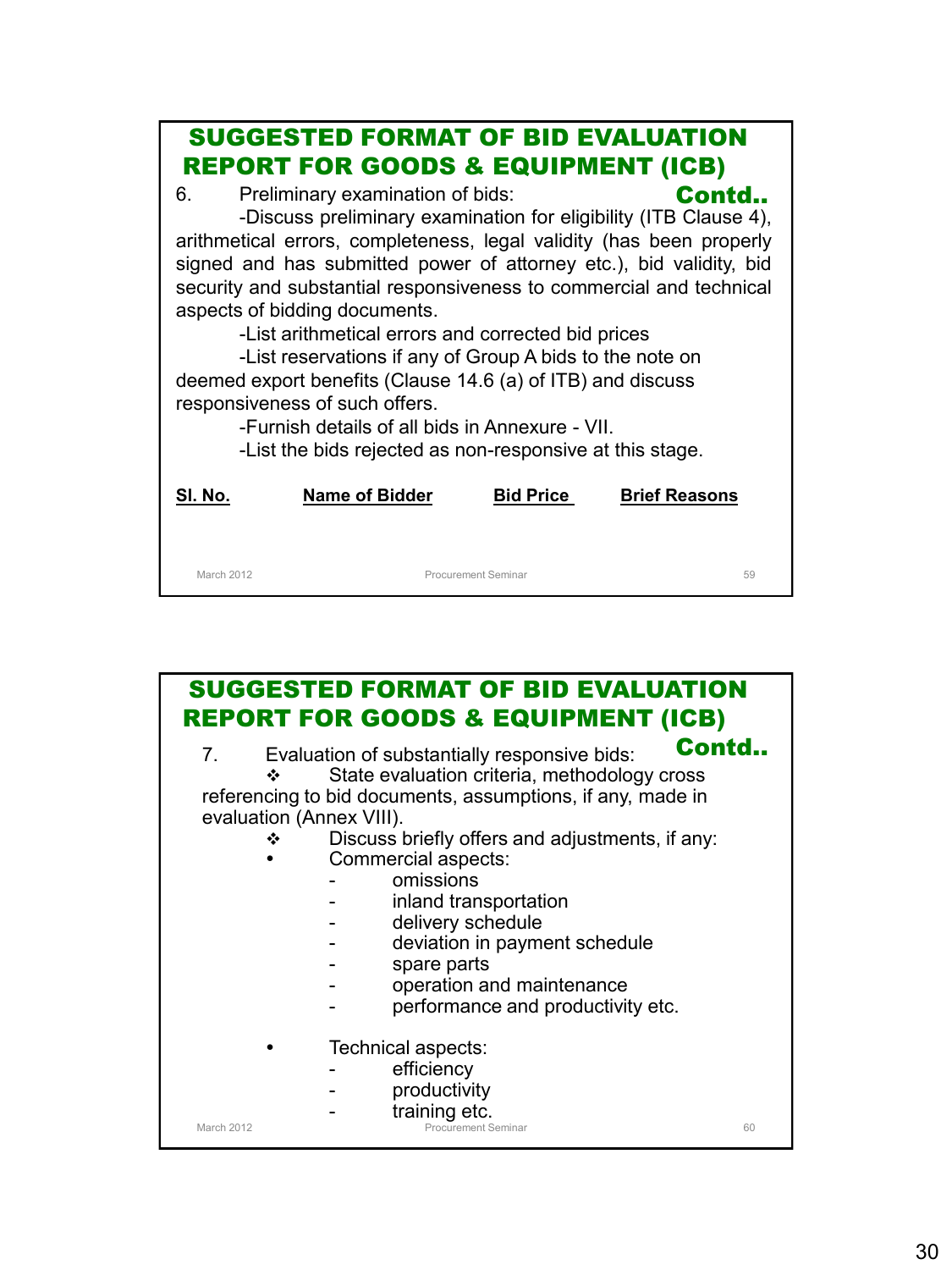| <b>SUGGESTED FORMAT OF BID EVALUATION</b><br><b>REPORT FOR GOODS &amp; EQUIPMENT (ICB)</b> |                                    |                                                                 |                                                               |  |  |  |
|--------------------------------------------------------------------------------------------|------------------------------------|-----------------------------------------------------------------|---------------------------------------------------------------|--|--|--|
|                                                                                            |                                    | Prepare evaluation table showing all adjustments and ranking as | Contd                                                         |  |  |  |
| under:                                                                                     |                                    |                                                                 |                                                               |  |  |  |
| Group                                                                                      | Rank                               | Name of bidder/<br>Manufacturer/Agent                           | <b>Evaluated CIP</b><br>destination price<br><b>in Rupees</b> |  |  |  |
| A                                                                                          | $\frac{1}{2}$                      |                                                                 |                                                               |  |  |  |
| в                                                                                          | $\frac{1}{2}$                      |                                                                 |                                                               |  |  |  |
| С                                                                                          | 1<br>$\frac{2}{3}$                 |                                                                 |                                                               |  |  |  |
| (Details in Annex IX)                                                                      |                                    |                                                                 |                                                               |  |  |  |
|                                                                                            | <b>Brief discussion of offers:</b> |                                                                 |                                                               |  |  |  |
|                                                                                            | <b>Group A</b>                     |                                                                 |                                                               |  |  |  |
| March 2012                                                                                 | <b>Group B</b><br><b>Group C</b>   | Procurement Seminar                                             | 61                                                            |  |  |  |

### SUGGESTED FORMAT OF BID EVALUATION REPORT FOR GOODS & EQUIPMENT (ICB)

- Determination of the lowest evaluated responsive bidder from Groups A and B. Contd..
- Discuss application of domestic preference with justification of domestic bids' eligibility for preference.
- $\div$  Determination of the lowest evaluated responsive bid from Groups A, B and C for award by taking into account domestic preference.
- 8. Post qualification:
- $\div$  State criteria, if any, outlined in the bid document.

March 2012 **Procurement Seminar 62 Procurement Seminar 62**  Discuss actual qualification of selected bidder to demonstrate whether the selected lowest evaluated responsive bidder is qualified to satisfactorily perform the contract. (If the determination is negative, lowest bid will have to be rejected and the next lowest evaluated bid considered for a similar determination of bidder's capability to perform satisfactorily.) (Details in Annex X)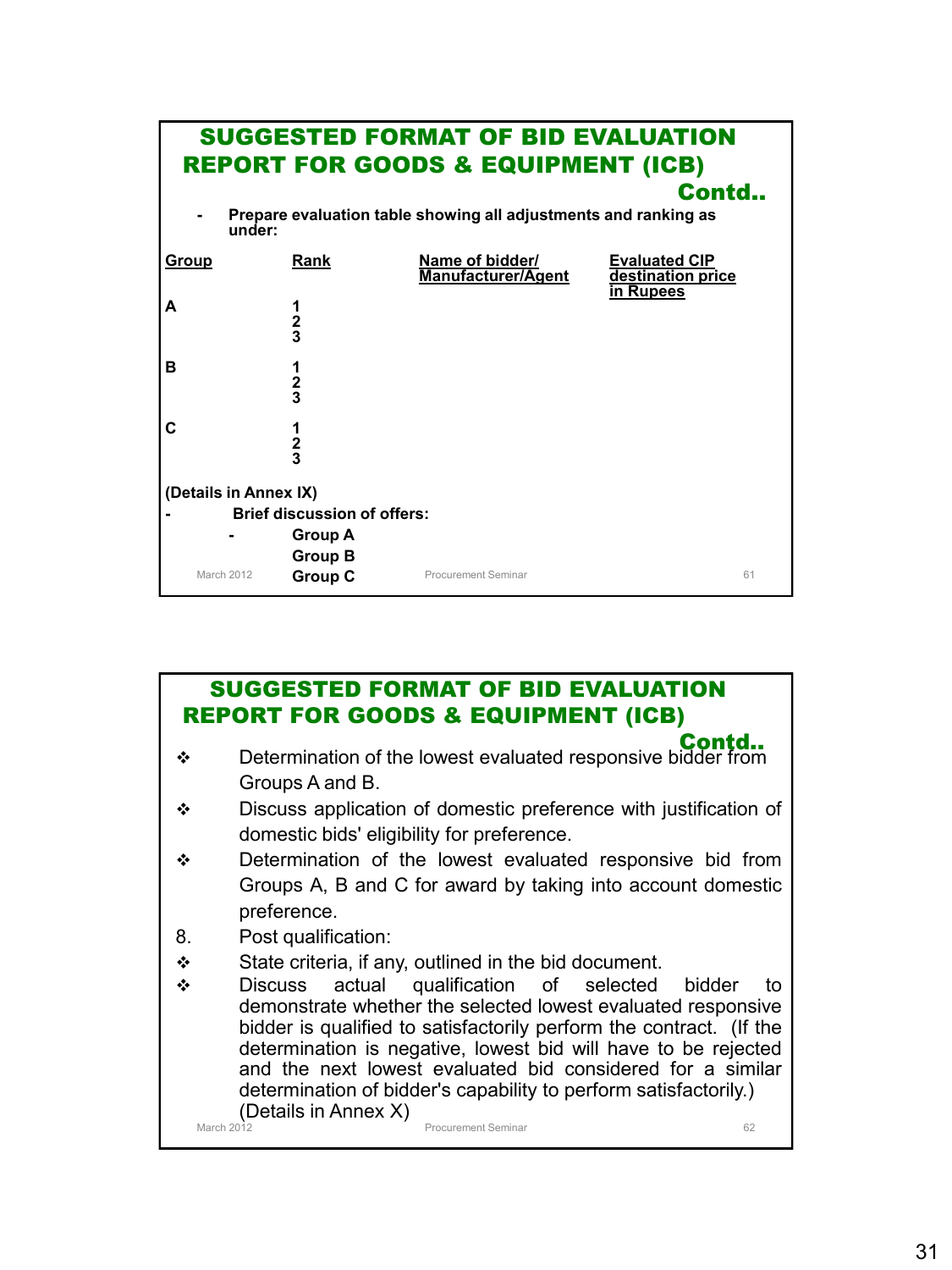|    |            | <b>SUGGESTED FORMAT OF BID EVALUATION REPORT FOR</b><br><b>GOODS &amp; EQUIPMENT (ICB) Contd</b> |  |
|----|------------|--------------------------------------------------------------------------------------------------|--|
| 9. |            | Recommendations:                                                                                 |  |
|    | ❖          | Furnish important features of recommended                                                        |  |
|    |            | bid such as:                                                                                     |  |
|    |            | Bidders name                                                                                     |  |
|    | -          | Model, quantity and total bid price for:                                                         |  |
|    |            | basic machine                                                                                    |  |
|    |            | list of tools                                                                                    |  |
|    |            | list of special accessories                                                                      |  |
|    |            | list of 2 years maintenance spares                                                               |  |
|    |            | Total: (in currency of bid)                                                                      |  |
|    |            |                                                                                                  |  |
|    | March 2012 | <b>Procurement Seminar</b><br>63                                                                 |  |

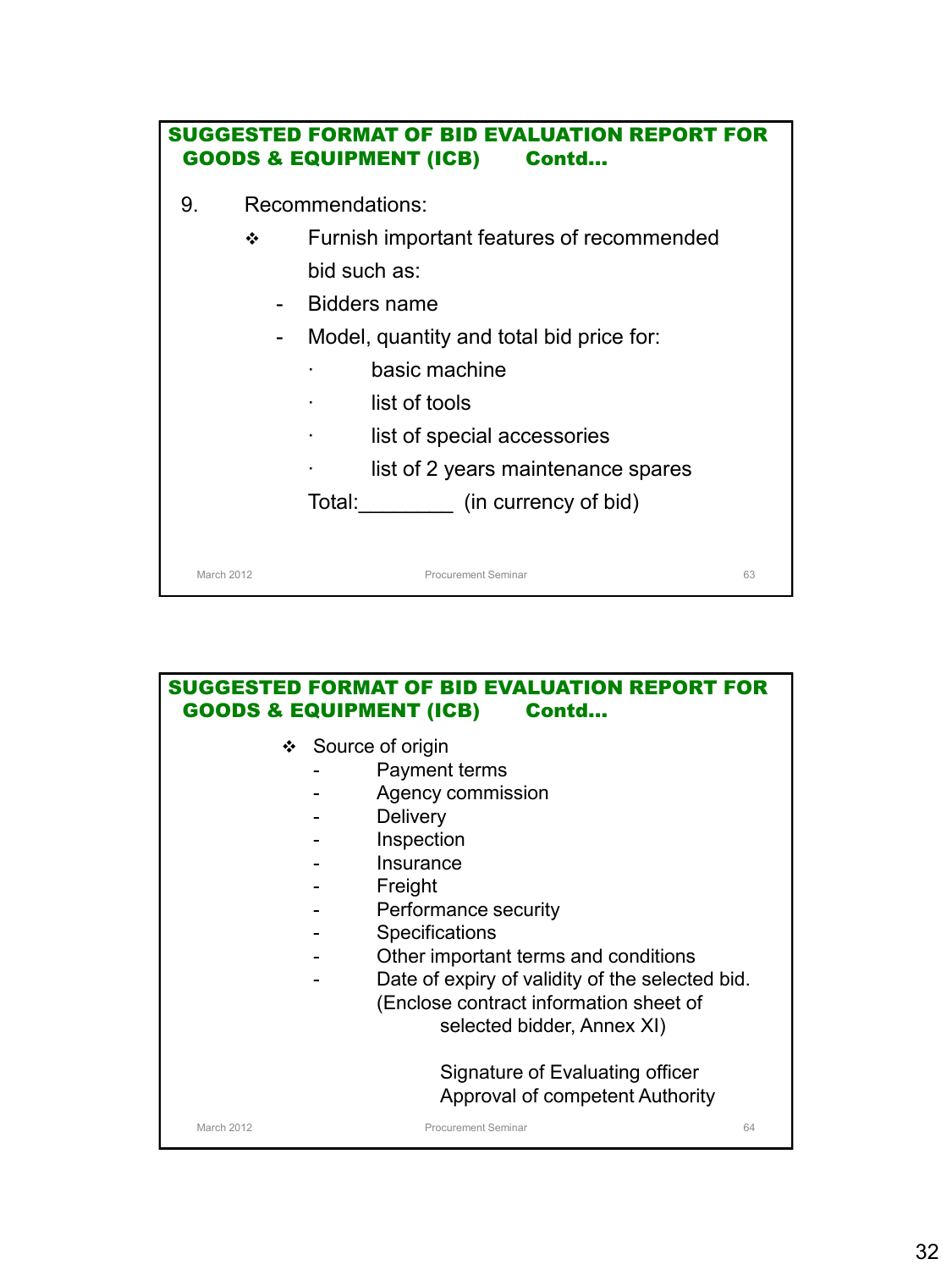

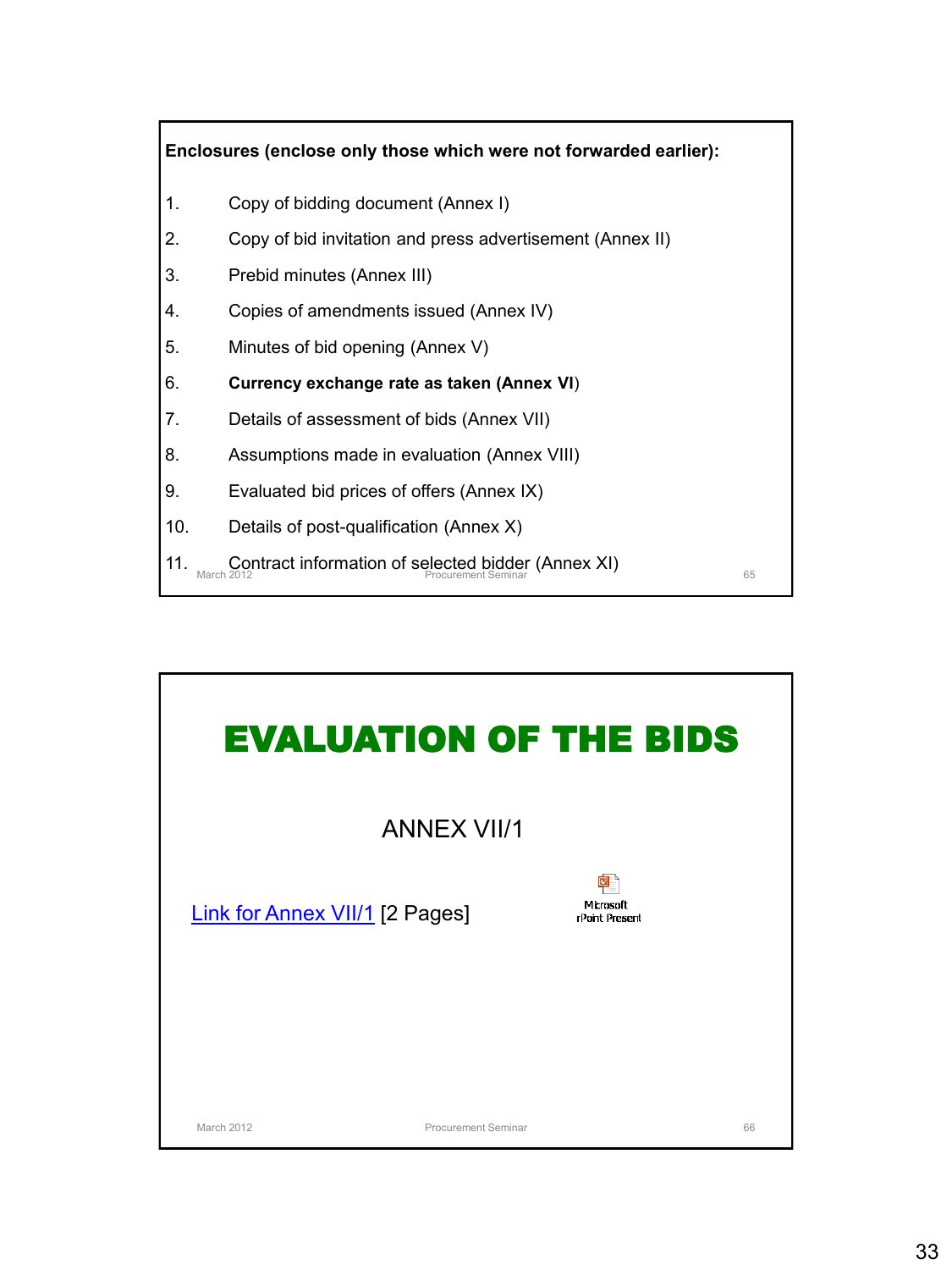